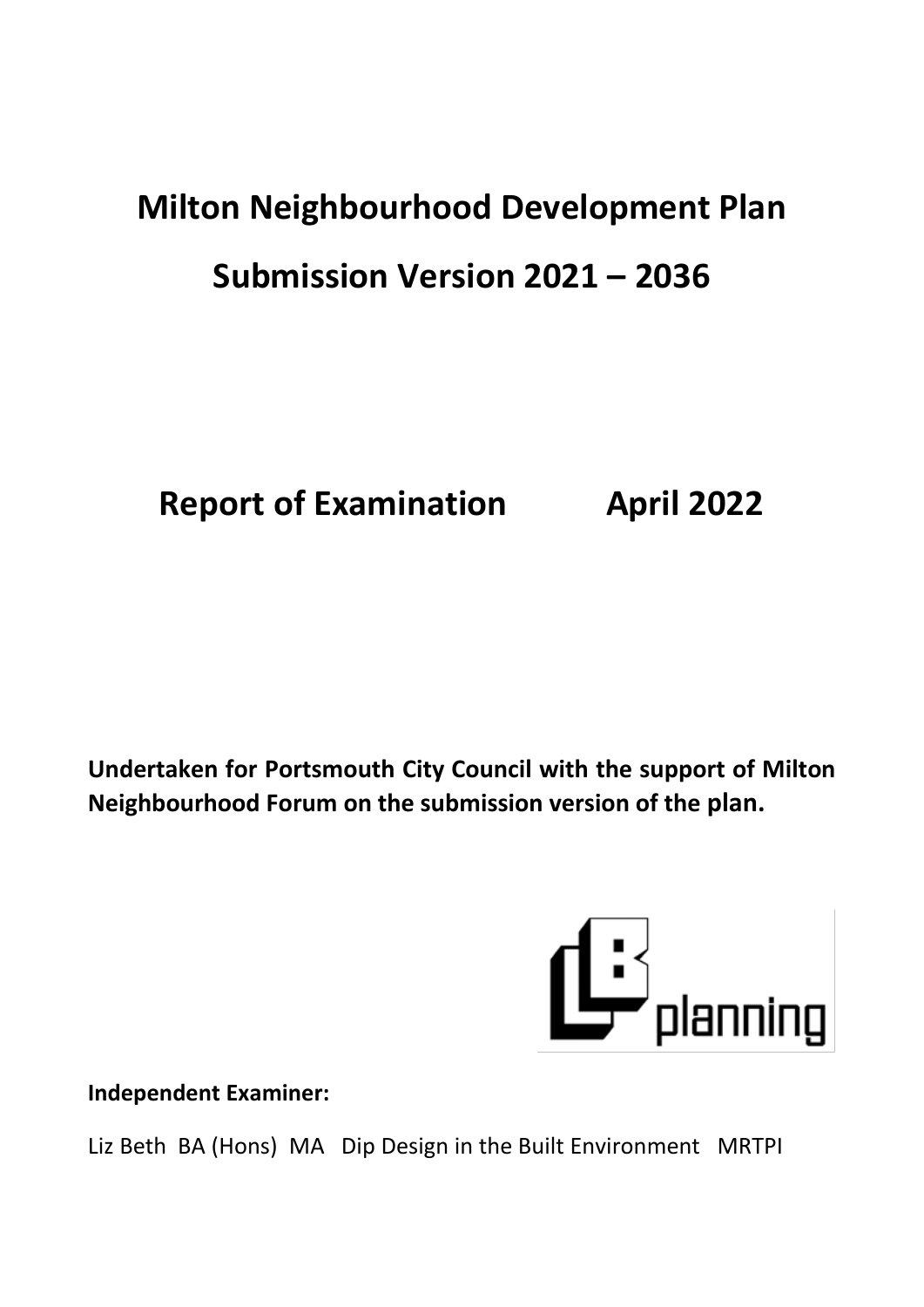# **Contents**

| 4. Compliance with the Basic Conditions Part 2: National Policy and the Development Plan11 |
|--------------------------------------------------------------------------------------------|
|                                                                                            |

### **Abbreviations used in the text of this report:**

The Milton Neighbourhood Development Plan is referred to as 'the Plan' or 'MNDP'. Milton Neighbourhood Planning Forum is abbreviated to 'the Forum' and is the 'Qualifying Body'. Portsmouth City Council is abbreviated to 'PCC' and as the Local Planning Authority 'LPA'. The National Planning Policy Framework is abbreviated to 'NPPF'. The National Planning Practice Guidance is abbreviated to 'NPPG'. The Portsmouth Local Plan 2012 is abbreviated to 'PLP2012'. The Portsmouth City Local Plan 2006 (saved policies) is abbreviated to 'PCLP2006'. The Draft Local Plan 2038 is abbreviated to 'DLP2038'. Regulations 14 and 16 are abbreviated to 'Reg14' and 'Reg16' respectively. Local Green Space is abbreviated to 'LGS'. Habitats Regulation Assessment is abbreviated to 'HRA'. Strategic Environmental Assessment is abbreviated to 'SEA'.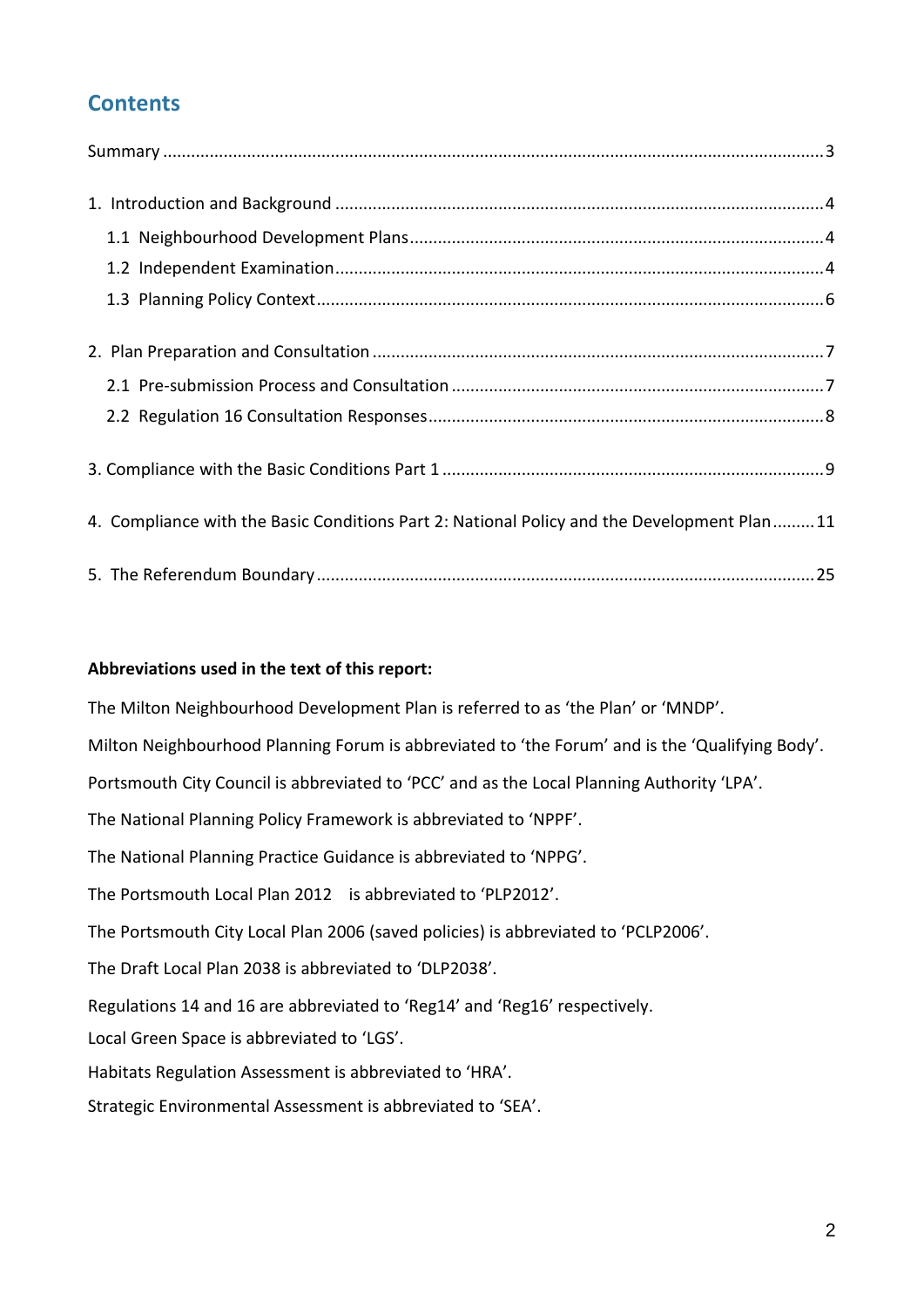### <span id="page-2-0"></span>**Summary**

- I have undertaken the examination of the Milton Neighbourhood Development Plan (MNDP) during February – April 2022 and detail the results of that examination in this report.
- The Neighbourhood Forum have undertaken extensive consultation on this Plan, and it complies with legislative requirements. The Plan is a considered response to development opportunities and challenges in Milton. The Portsmouth development plan offers a strategic policy framework, and the Local Plan Review an indication of future thinking.
- I have considered the comments made at the Regulation 16 Publicity Stage, and where relevant these have to an extent informed some of the recommended modifications. A hearing was held to properly investigate some confusion around Local Green Space issues. All participants to the well-attended hearing offered helpful suggestions and information that helped me address the issue in this report.
- Subject to the modifications recommended, the Plan meets the basic conditions and may proceed to referendum.
- I recommend the referendum boundary is the designated neighbourhood plan area.

**Acknowledgements:** Thanks to Local Authority and qualifying body staff for their assistance with this examination and hearing. My compliments to the local community volunteers and Milton Neighbourhood Forum, who have produced a well-evidenced and focused Plan.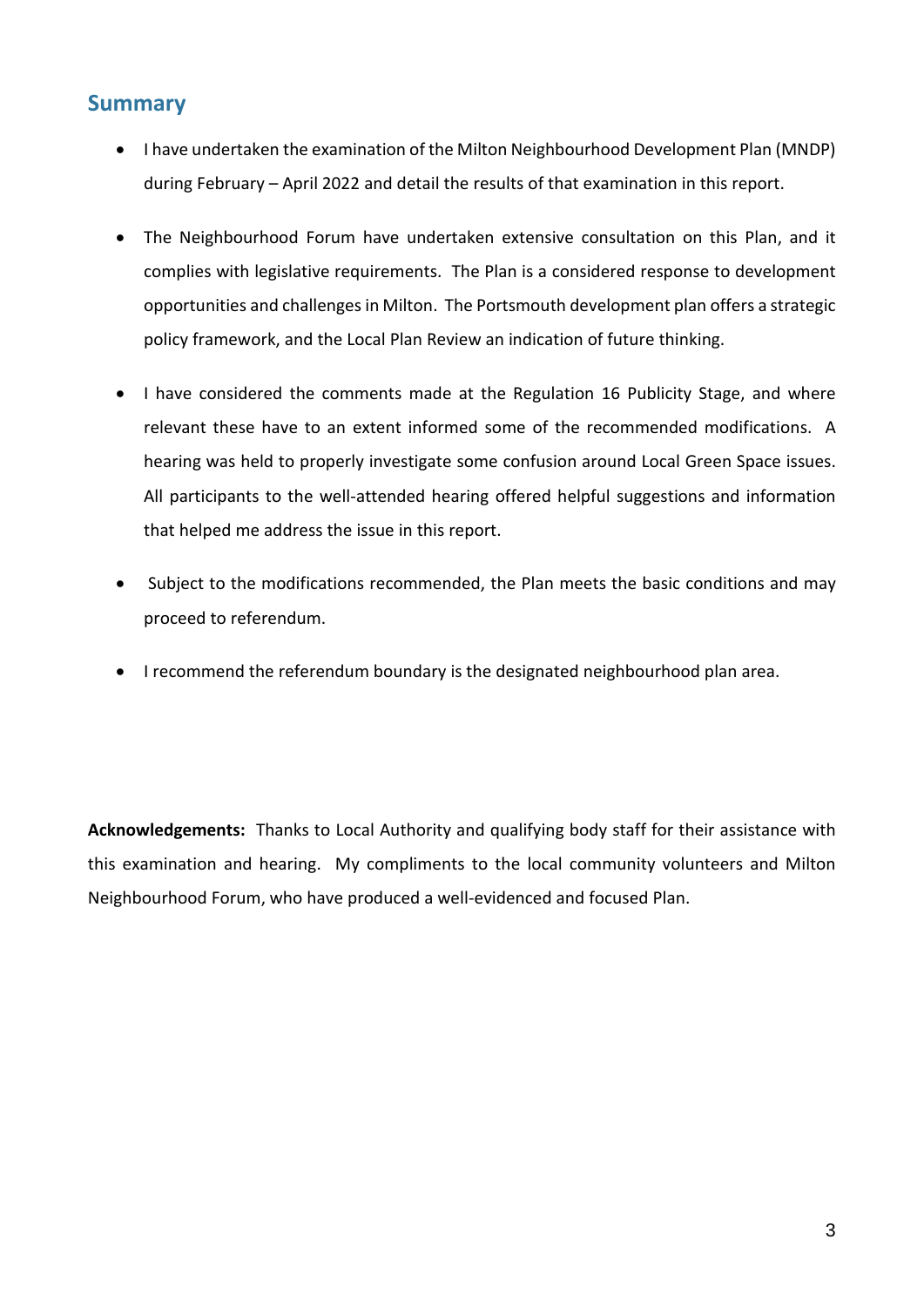# <span id="page-3-0"></span>**1. Introduction and Background**

### <span id="page-3-1"></span>**1.1 Neighbourhood Development Plans**

1.1.1 The Localism Act 2011 empowered local communitiesto develop planning policy for their area by drawing up neighbourhood plans. For the first time, a community-led plan that is successful at referendum becomes part of the statutory development plan for their planning authority.

1.1.2 Giving communities greater control over planning policy in this way is intended to encourage positive planning for sustainable development. The National Planning Policy Framework (NPPF para 29) states that:

"neighbourhood planning gives communities the power to develop a shared vision for their area. Neighbourhood Plans can … help to deliver sustainable development".

Further advice on the preparation of neighbourhood plans is contained in the Government's Planning Practice Guidance website:

<http://planningguidance.planningportal.gov.uk/blog/guidance/neighbourhood-planning/>

1.1.3 Neighbourhood plans can only be prepared by a 'qualifying body', and in Milton that is the Milton Neighbourhood Planning Forum. Drawing up the Neighbourhood Plan was undertaken by the Forum, with organisation undertaken by a committee set up under a constitution approved by the LPA.

### <span id="page-3-2"></span>**1.2 Independent Examination**

1.2.1 Once the Forum had prepared their neighbourhood plan and consulted on it, they submitted it to Portsmouth Council (PCC). After publicising the plan with a further opportunity for comment, PCC were required to appoint an Independent Examiner, with the agreement of the Forum to that appointment.

1.2.2 I have been appointed to be the Independent Examiner for this Plan. I am a chartered Town Planner with over thirty years of local authority and voluntary sector planning experience in development management, planning policy and project management. I have been working with communities for many years, and have recently concentrated on supporting groups producing neighbourhood plans. I have been appointed through the Neighbourhood Plan Independent Examiners Referral Service (NPIERS). I am independent of any local connections to Milton and PCC, and have no conflict of interest that would exclude me from examining this plan.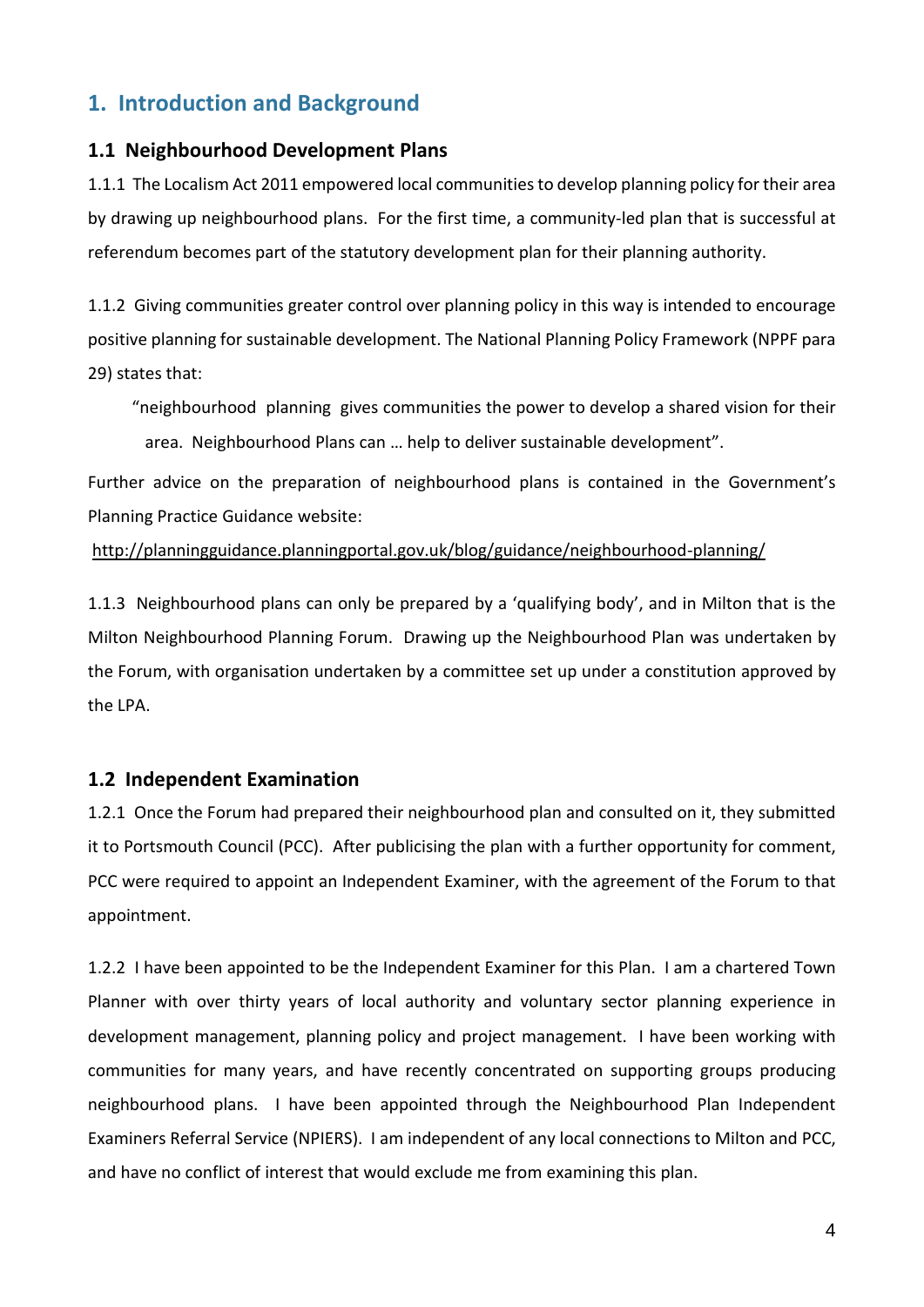### 1.2.3 As the Independent Examiner I am required to produce this report and recommend either:

(a) That the neighbourhood plan is submitted to a referendum without changes; or

(b) That modifications are made and that the modified neighbourhood plan is submitted to a referendum; or

(c) That the neighbourhood plan does not proceed to a referendum on the basis that it does not meet the necessary legal requirements.

1.2.4 The legal requirements are firstly that the Plan meets the 'Basic Conditions', which I consider in sections 3 and 4 below. The Plan also needs to meet the following requirements under Paragraph 8(1) of Schedule 4B to the Town and Country Planning Act 1990:

- It has been prepared and submitted for examination by a qualifying body;
- It has been prepared for an area that has been properly designated by the Local Planning Authority;
- It specifies the period during which it has effect;
- It does not include provisions and policies for excluded development;
- It does not relate to land outside the designated neighbourhood area.

The Milton Neighbourhood Development Plan (MNDP) has been submitted and prepared by a qualifying body and people working to that qualifying body. The Neighbourhood Area was designated on the 23<sup>rd</sup> June 2015 by PCC, with the Forum designated at the same time. The Forum designation was renewed after five years, as required. The Plan does not include policies about excluded development; effectively mineral and waste development or strategic infrastructure. However the Plan as submitted does not clearly specify the period during which it has effect. Remedying this is dealt with in Modification 1, and with this recommended change the Milton Neighbourhood Development Plan will comply with the requirements of Paragraph 8(1). The plan does not relate to land outside the designated Neighbourhood Area.

1.2.5 I made an unaccompanied site visit to Milton to familiarise myself with the area and visit relevant sites and areas affected by the policies. This examination has been dealt with by written representations and a hearing. The latter was needed to allow me to examine effectively issues relating to the designation of Local Green Spaces.

1.2.6 I am also required to consider whether the referendum boundary should be extended beyond the designated area, should the Plan proceed to a referendum. I make my recommendation on this in section 5 at the end of this report.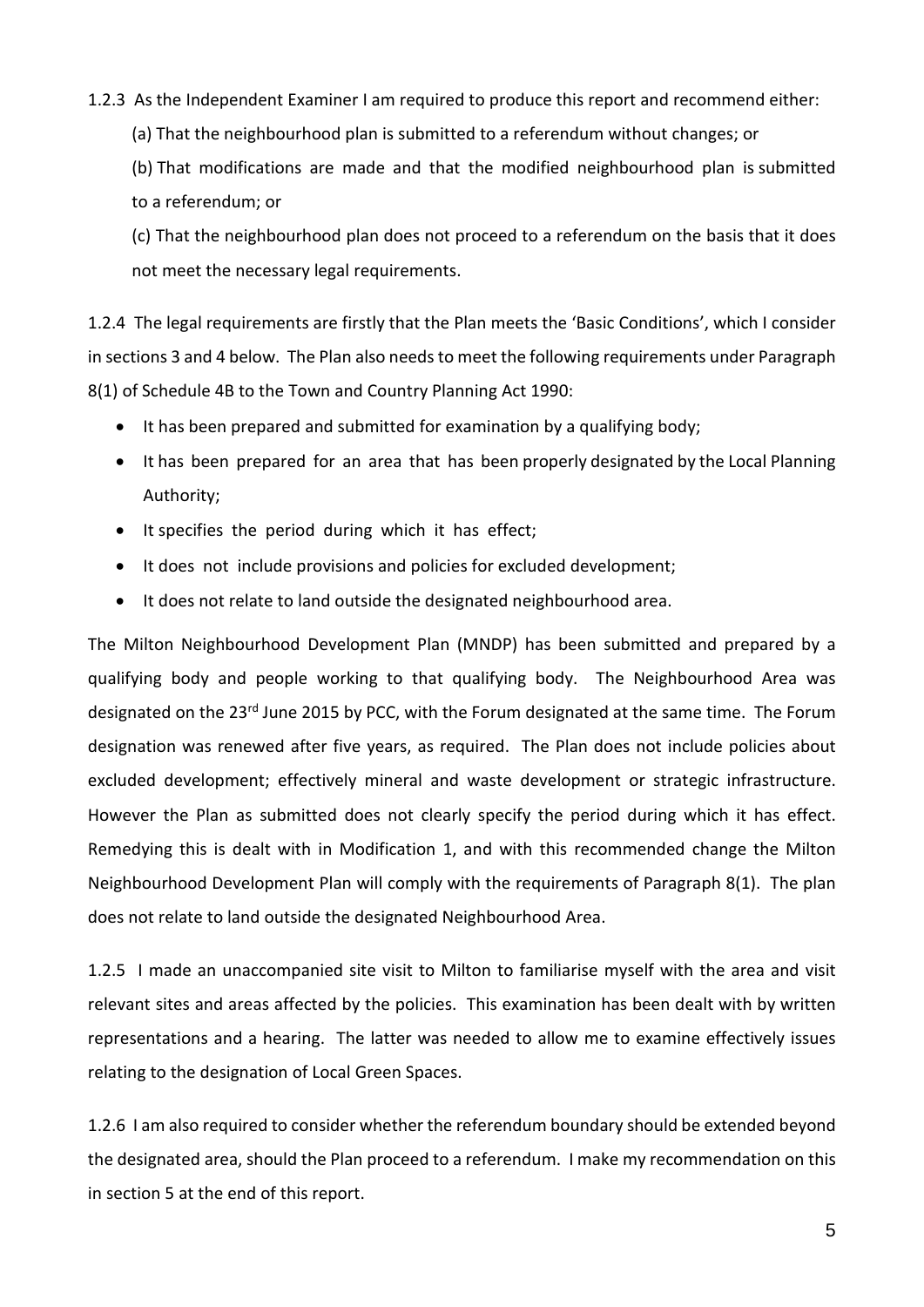### <span id="page-5-0"></span>**1.3 Planning Policy Context**

1.3.1 The Development Plan for Milton and Portsmouth, not including documents relating to excluded mineral and waste development, is the Portsmouth Local Plan adopted 2012 (PLP2012), and saved policies from the Portsmouth City Local Plan adopted 2006 (CPLP2006). A Local Plan Review is underway (DLP2038), with a Reg18 consultation on the draft Local Plan undertaken at the end of 2021. The DLP2038 is not included in the development plan as yet, and there is no legal requirement for policies within the MNDP to be in general compliance with emerging policies in the DLP2038. There is guidance (NPPG ID:41-01—20140306) advising that emerging policy should be taken into account when preparing a neighbourhood plan. The PLP2012 is a Core Strategy, and all policies are strategic. The saved policies from the 2006 plan are not considered strategic by the LPA.

1.3.2 The National Planning Policy Framework 2021 (NPPF) sets out government planning policy for England, and the National Planning Practice Guidance (NPPG) website offers guidance on how this policy should be implemented.

1.3.3 During my examination of the MNDP I have considered the following documents:

- National Planning Policy Framework (NPPF) 2021
- National Planning Practice Guidance 2014 and as updated
- Town and Country Planning Act 1990 (as amended)
- Planning and Compulsory Purchase Act 2004
- The Localism Act 2011
- The Neighbourhood Planning Regulations 2012 (as amended)
- Submission version of the Milton Neighbourhood Development Plan (MNDP)
- The Basic Conditions Statement submitted with the MNDP
- The Consultation Statement submitted with the MNDP
- The SEA Environmental Report for the MNDP
- The HRA Assessment Report for the MNDP
- Neighbourhood Area Map Proposals Map MNDP
- Evidence Annex MNDP and Local Green Spaces Map
- Portsmouth Local Plan: Adopted January 2012
- Portsmouth City Local Plan 2006 saved policies
- Draft Portsmouth Local Plan to 2038
- Whitfield, D (2020) Solent Waders and Brent Goose Strategy 2020 Hampshire and IoW WT.
- Statement by Hampshire and Isle of Wight Wildlife Trust 6<sup>th</sup> April 2022
- Representations received during the publicity period (reg16 consultation)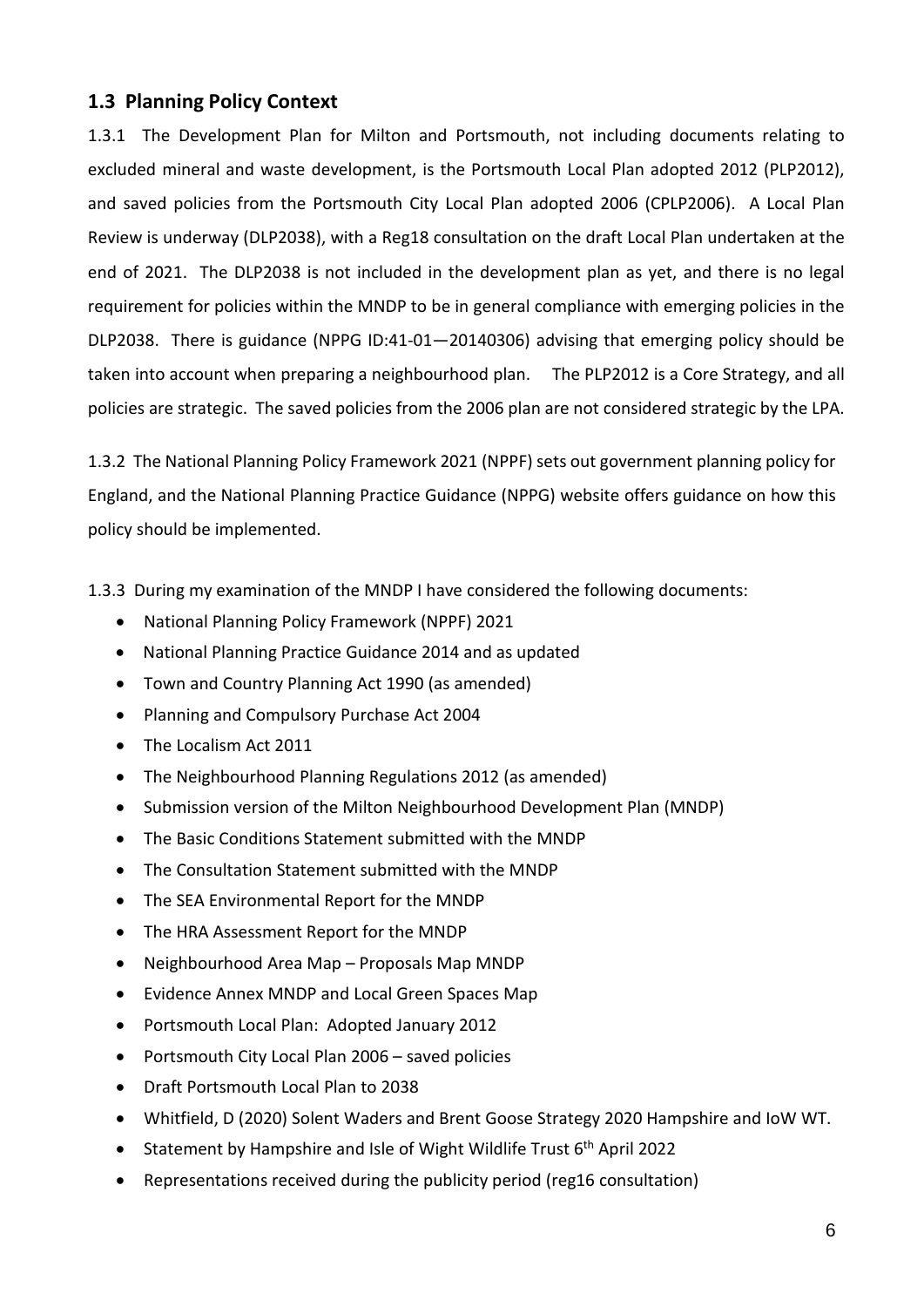## <span id="page-6-0"></span>**2. Plan Preparation and Consultation**

### <span id="page-6-1"></span>**2.1 Pre-submission Process and Consultation**

2.1.1 The Milton Neighbourhood area mainly includes the ward of Milton. It is a suburb of Portsmouth, on the SE corner of the island of Portsea. It is bounded by the Solent to the South, and Langstone Harbour, a Special Protection Area (SPA) to the east. The area is mainly residential, with the university site and other minor industry and retail offering some employment options. A large former hospital site is being progressively developed mainly for housing.

2.1.2 Portsmouth City Council (PCC) is a unitary authority, and an application from local residents for designation of Milton as a neighbourhood planning forum was made to PCC on the 30<sup>th</sup> March 2015 and approved by PCC on the  $23^{rd}$  June 2015. The forum designation was renewed on the  $27^{th}$ August 2020, as required by section 61f of the Town and Country Planning Act 1990. The neighbourhood area designation was approved at the same time as the Milton Neighbourhood Forum, and unlike the forum designation does not expire after 5 years.

2.1.3 The Forum developed from a Neighbourhood Forum that had been meeting for 15 years. A constitution was agreed and application made for designation as a Neighbourhood Planning Forum, which was agreed by the LPA. The first task of the Forum was to undertake surveys of residents and local businesses, responses being gathered in hard copy and online. There were 559 responsesfrom residents, 18 from local businesses. An Open Day was organised in April 2016, at which residents and statutory consultees and stakeholders were represented. The Open Day offered ideas for policies and gathered views from attendees on what the Plan should address and how. The Open Day was repeated in 2017 and 2018 as it had proved an effective communication and feedback tool.

2.1.4 The Consultation Statement sets out the nature and form of consultation prior to the formal Reg14 six week consultation. Minutes of the committee meetings were available online. Continuous dialogue took place with local landowners including Portsmouth University, NHS Property Services and Homes England. Regular updates were given in a local free magazine delivered to all homes in the Plan area. An evening open forum for the public was held every quarter, and a use was made of a local Facebook page for consultation that had 11,000 members as at June 2021.

2.1.5 As required by regulation 14 of the Neighbourhood Planning Regulations 2012, the formal consultation for six weeks on the pre-submission draft MNDP ran from the 3<sup>rd</sup> April 2019 to the 17<sup>th</sup>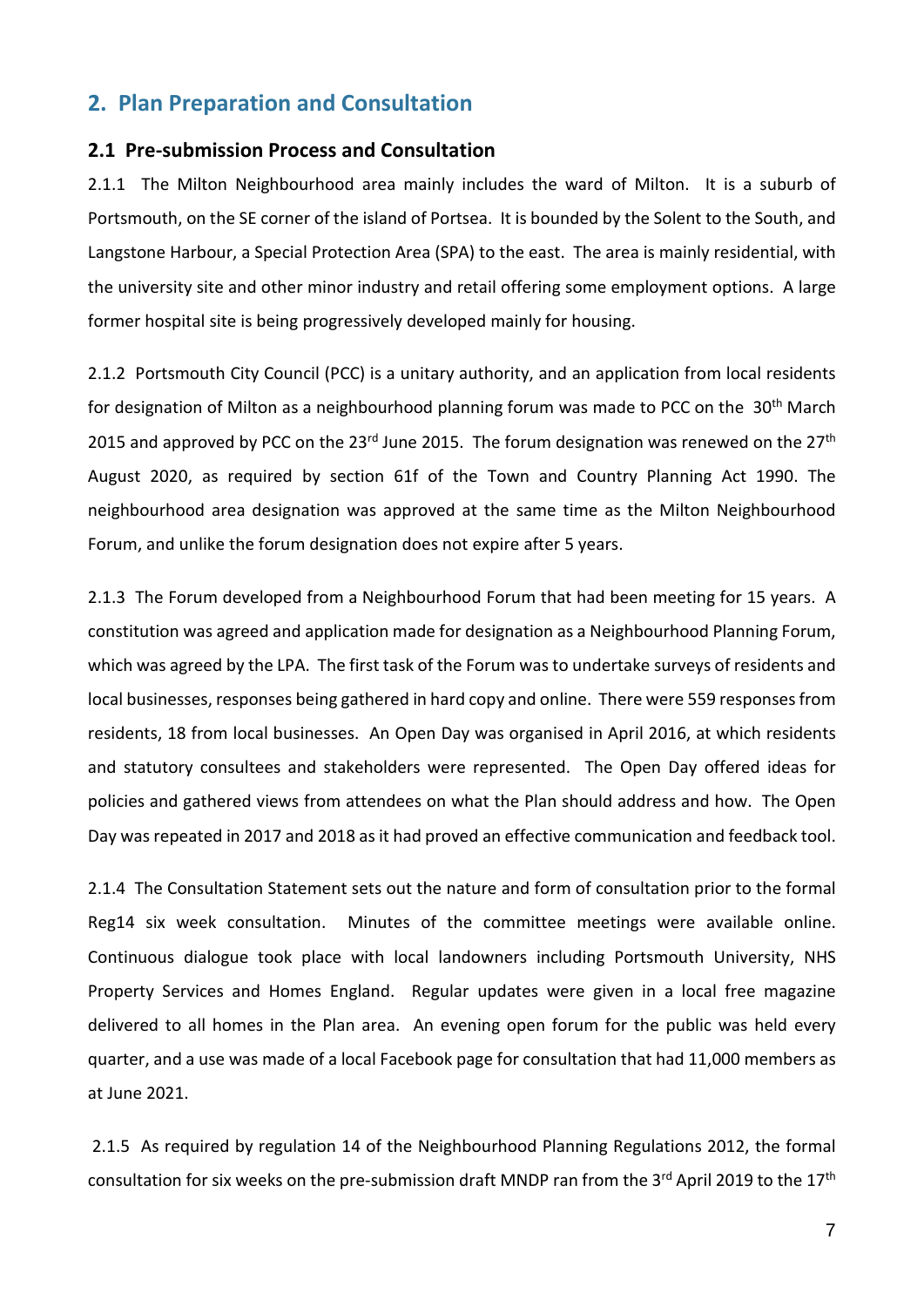May 2019. It was advertised on the MNDP website and Facebook, and via notices on lampposts. Paper copies were available to view at several local venues with response forms, and the draft Plan was available to view online. Statutory Consultees were contacted by email on the 3<sup>rd</sup> April 2019.

2.1.6 Representations were received from 13 residents and 6 statutory bodies and developers including the LPA, during the Reg14 consultation period. Several amendments have been made to the Plan as a result of constructive suggestions for changes. I am satisfied that due process has been followed during the consultation undertaken on the Plan. The Consultation Statement details all consultation activities, and the record of comments and objections received during the regulation 14 consultation shows that these were properly considered, and where appropriate resulted in amendments to the plan to accommodate points raised.

2.1.7 As required, the amended plan, together with a Basic Conditions Statement, a Consultation Statement, An Environmental Report and Habitats Assessment and a plan showing the neighbourhood area was submitted to PCC on the 27<sup>th</sup> July 2021.

### <span id="page-7-0"></span>**2.2 Regulation 16 Consultation Responses**

2.2.1 PCC undertook the Reg 16 consultation and publicity on the MNDP for six weeks, from the 6<sup>th</sup> September 2021 to the 18<sup>th</sup> October 2021. 15 Representations were received during this consultation, 8 from residents and 7 from statutory bodies including the Public Heath section of PCC. Issues they raise that are pertinent to my consideration of whether the Plan meets the basic conditions are considered in sections 3 and 4 of this report below.

2.2.2 I am specifically limited by legislation to correcting with recommended modifications the Plan's compliance with the Basic Conditions and other legal requirements. Comments in the Reg16 responses suggesting significant additions, such as new sites, are not something this examination is authorised to consider. Notification of minor corrections needed to the text are very useful, but again cannot be the subject of any modifications I recommend. The LPA will be aware however that it is authorised to correct minor errors that may have been missed so far [Town and Country Planning Act 1990 Schedule 4B section 12(6)]. I will also expect this power to be used to correct those parts of the text that need to reflect changes recommended in my modifications.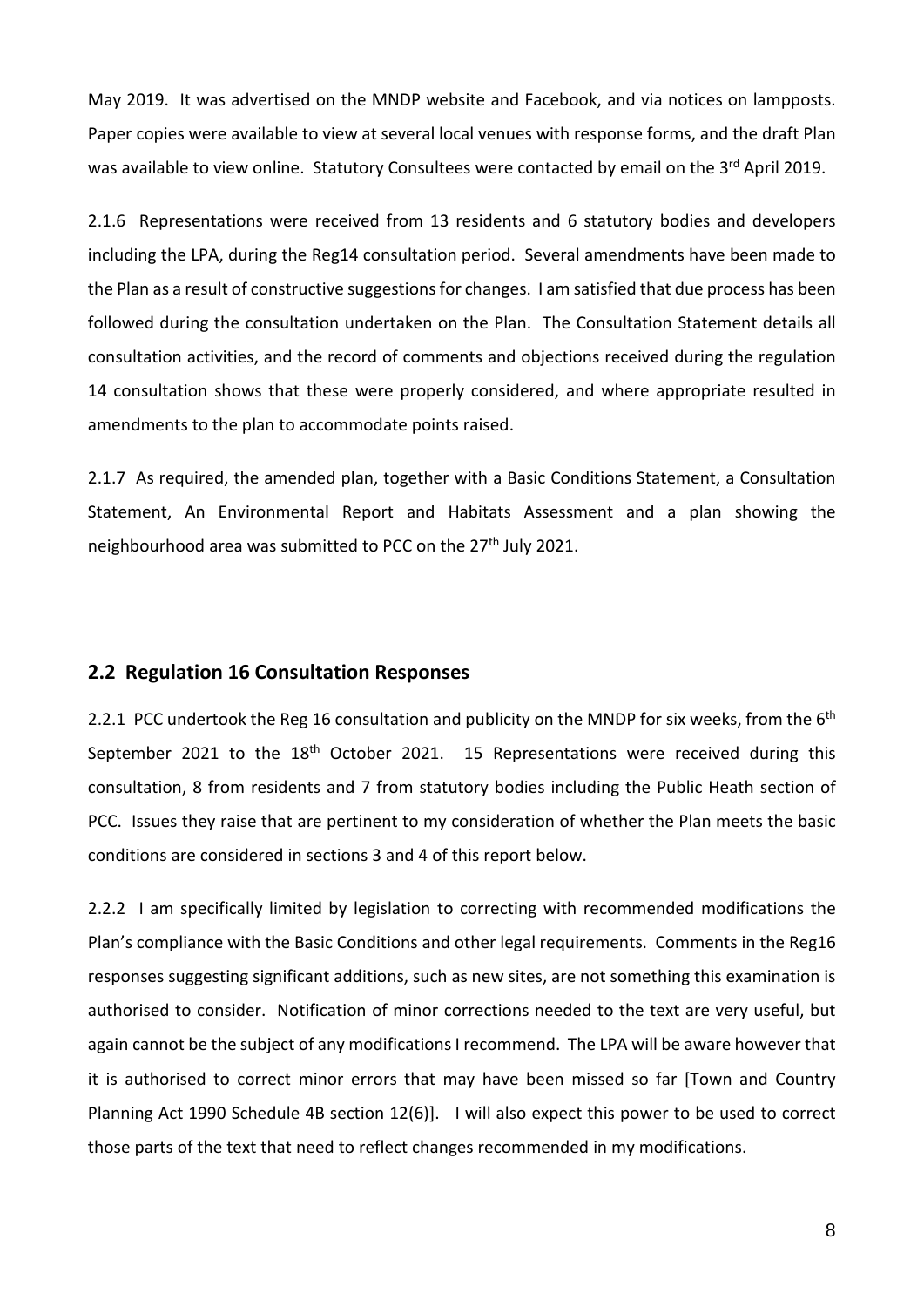# <span id="page-8-0"></span>**3. Compliance with the Basic Conditions Part 1**

3.1 General legislative requirements of the 1990 Town and Country Planning Act (TCPA) other than the Basic Conditions are set out in paragraph 1.2.4 above. The same section of this report considers that the MNDP will have complied with these requirements with the recommended Modification 1. What this examination must now consider is whether the Plan complies with the Basic Conditions, which state it must:

- Have regard to national policies and advice contained in guidance issued by the Secretary of State;
- Contribute to the achievement of sustainable development;
- Be in general conformity with the strategic policies of the development plan for the area;
- Be compatible with and not breach European Union (EU) obligations and comply with human rights law; and
- Not breach the requirements of Chapter 8 of Part 6 of the Conservation of Habitats and Species Regulations 2017 *(prescribed basic condition since December 2018).*

3.2 The Basic Conditions Statement (page 6) explains how the Plan promotes the social, economic and environmental goals of sustainable development. I accept that the Plan does contribute to sustainable development in line with the Basic Conditions with the alterations proposed in Modification 9.

3.3 An Environmental Report and HRA Report have been submitted with the MNDP as both Strategic Environmental Assessment (SEA) and an appropriate assessment under the Habitats Regulations were required for the Plan. Milton borders Langstone Harbour SSSI, which is also part of a Special Area of Conservation (SAC), a Ramsar site and a Special Protection Area (SPA). The Environmental Report states that as the MNDP does not allocate any sites for development it is unlikely to have any significant negative effects on the environment. There are some positive impacts likely.

3.4 The HRA Report has considered the site allocations and policies for likely significant effect on the European sites, and found that policies EER1; STJ1 and LAN1 had potential impacts. Recommendations were made for safeguarding policy wording for these and other policies (ENV2; ENV3). These recommendations have not been fully implemented. Where I consider that they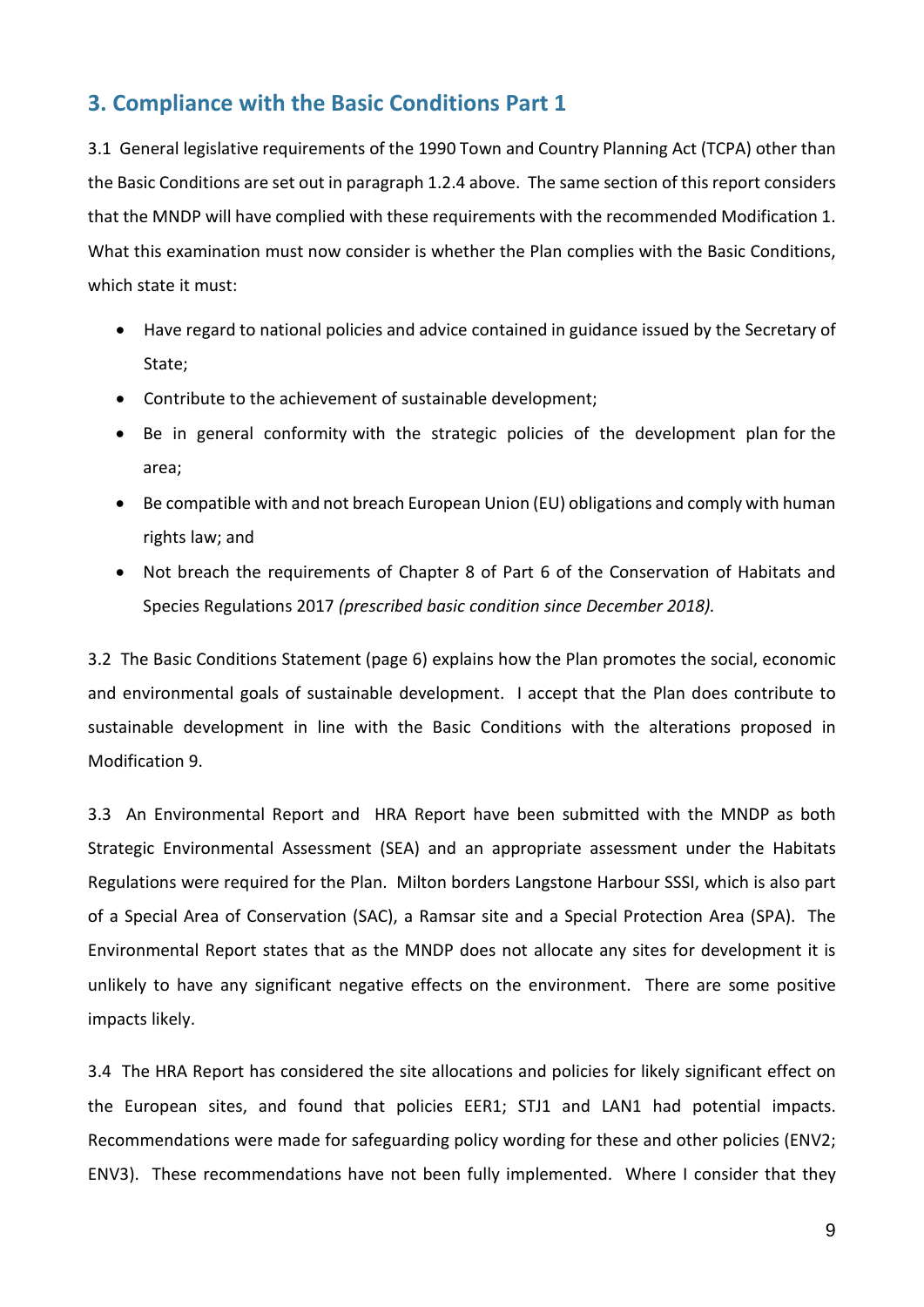should be, in order that the MNDP complies with the Basic Conditions and has due regard to EU obligations, I have dealt with this in my report with the recommended modifications for Policies ENV2, STJ1 and LAN1.

3.5 The MNDP in my view complies with Human Rights Legislation. It has not been challenged with regard to this, and the consultation statement showed that the need to consult with a wide crosssection of the community and stakeholders was appreciated. An Equalities Assessment was also undertaken that indicated the Plan would have positive impacts for people with protected characteristics.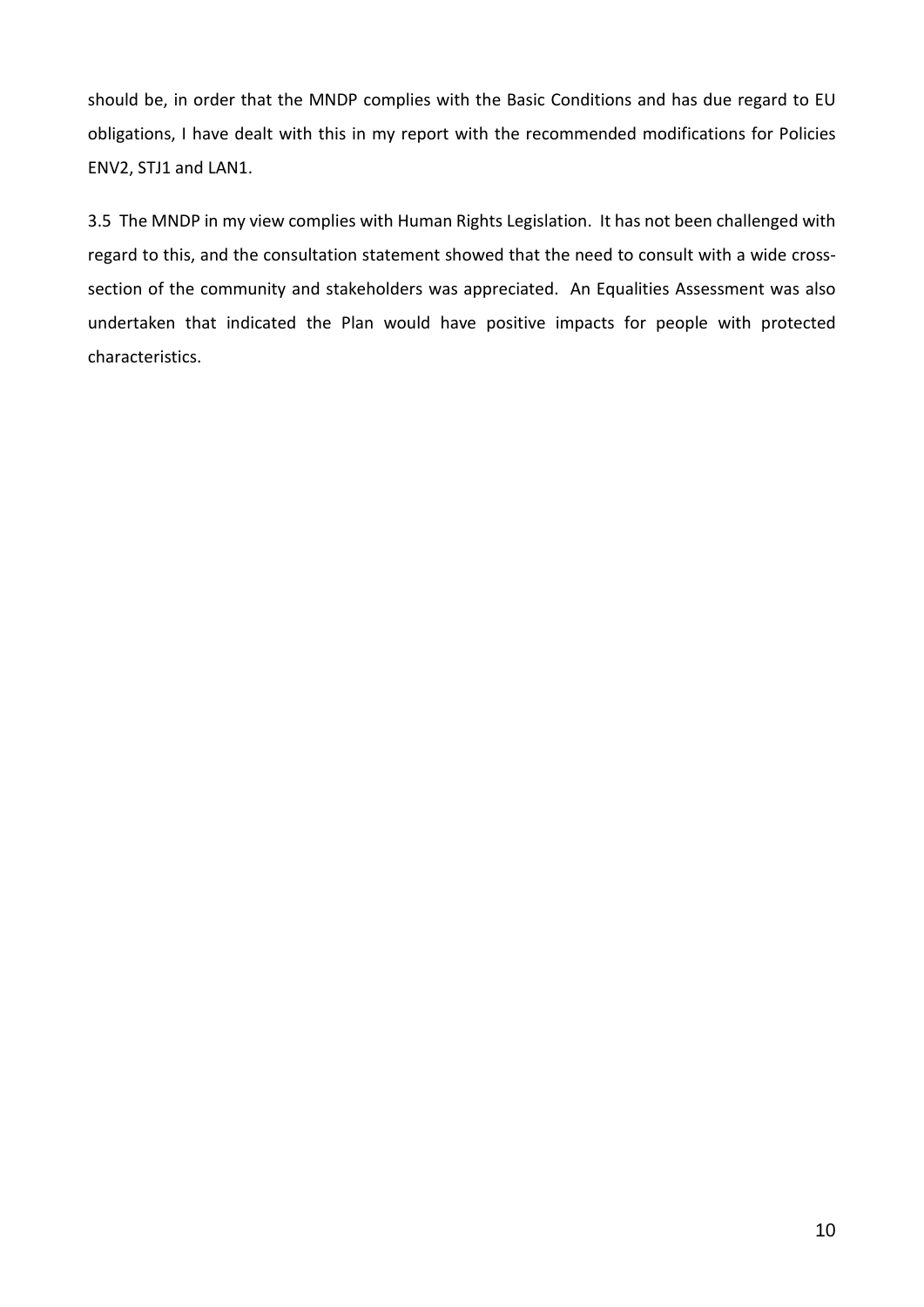# <span id="page-10-0"></span>**4. Compliance with the Basic Conditions Part 2: National Policy and the Development Plan**

4.1 The final and most complex aspect of the Basic Conditions to consider is whether the MNDP meets the requirements as regards national policy and the development plan. This means firstly that the Plan must have regard to national policy and guidance, which for this neighbourhood plan is the NPPF 2021 and the NPPG. Secondly the Plan must be in general conformity with the strategic policies of the development plan. The phrase 'general conformity' allows for some flexibility. If I determine that the Plan as submitted does not comply with the Basic Conditions, I may recommend modifications that would rectify the non-compliance.

4.2 The Plan and its policies are considered below in terms of whether they comply with the Basic Conditions as regards national policy and the development plan. If not, then modificationsrequired to bring the plan into conformity are recommended.

Modifications are boxed in this report, with text to *remain in italics*, new text **highlighted in Bold** and text to be deleted shown but struck through. Instructions for alterations are underlined.

4.3 The MNDP has included a separate evidence document, with the policies set out in a document with justification included for each one. The policies are clearly delineated, although they sometimes read across pages, which is not ideal. As stated in paragraph 1.2.4 above, the Plan does not clearly specify the period during which it has effect as 2021 – 2036. There is a reference to a finish date in the MNDP (page 4) of 2036, and the Plan is stated to cover a 15 year period on the Foreward of the previous page and in the Evidence Document. That this is stated clearly is a legal requirement, and thus in order that the MNDP meets legal requirements and the Basic Conditions, I recommend it is amended as set out in Modification 1.

**Modification 1:** The Cover Page of the MNDP to state clearly that the period the Plan has effect from 2021 – 2036.

4.4 **Policy COM1: Safeguarding Community Facilities** The accompanying text includes a list of community facilities, and in order to make the policy clear to a decision-maker, as required by the NPPF (para 16d), this should be included within the policy. The list includes an allotment area, which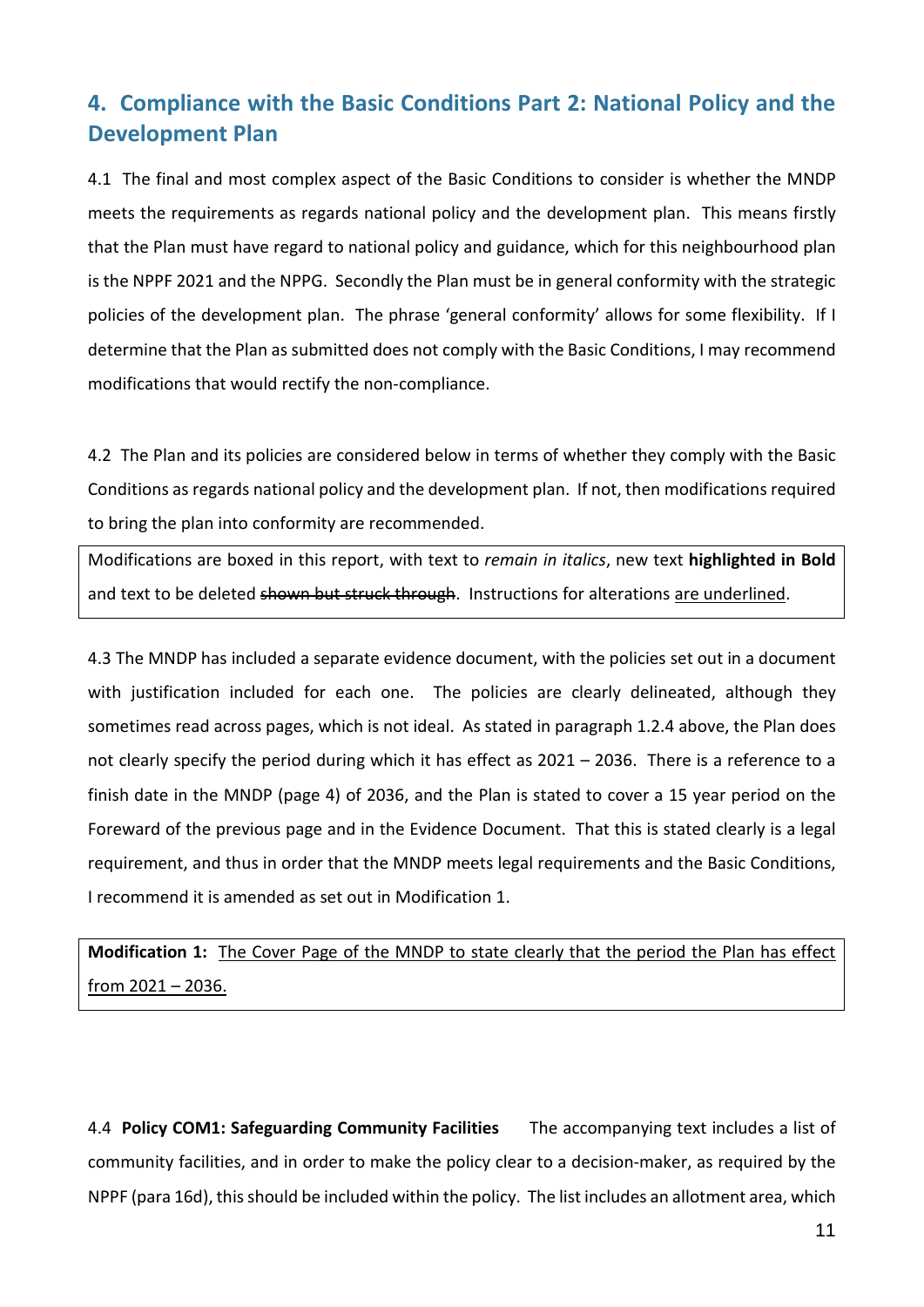is also proposed for protection as a Local Green Space (LGS 11), and inclusion within this policy as well will provide an internal contradiction in the Plan, and the level of protection is not the same. This also appliesto the Bowling Club at Milton Park. The Bransburn Park amenities are also included within LGS 5 now, (para 4.13.5 of this report and Modification 7) and so they should be excluded from the list of community facilities to be protected by this policy as well. In order that Policy COM1 complies with the Basic Conditions and has due regard to national policy, I recommend it is amended as shown in modification 2.

### **Modification2:** Policy COM1 to be amended as follows:

- *1. Proposals involving the loss of local community facilities will only be supported where:*
- *• a similar or better facility is provided in close proximity ; or*
- *• it can be demonstrated that the community use is no longer viable*

**2. Development of new Community Facilities will be encouraged. Existing community facilities include the following:**

- **Beddow Library**
- **Eastney Community Centre and Community café**
- **Gisors Road ' Walled Garden'**
- **Langstone Church and Hall with Nursery**
- **Meon Middle & Infants School with Nursery**
- **Milton Park Middle & Infants School with Nursery**

#### Milton Piece Allotments

- **Milton Village Hall and Pure Ground Community café**
- **Moorings Way Primary School**
- **St James Church (C of E) and Hall**
- **The Barn in Milton Park**
- **United Reform Church and Hall with Nursery**

#### Brandsbury Park Amenities

**Wind in the Willows Nursery**

**Milton Park Bowling Club and Green**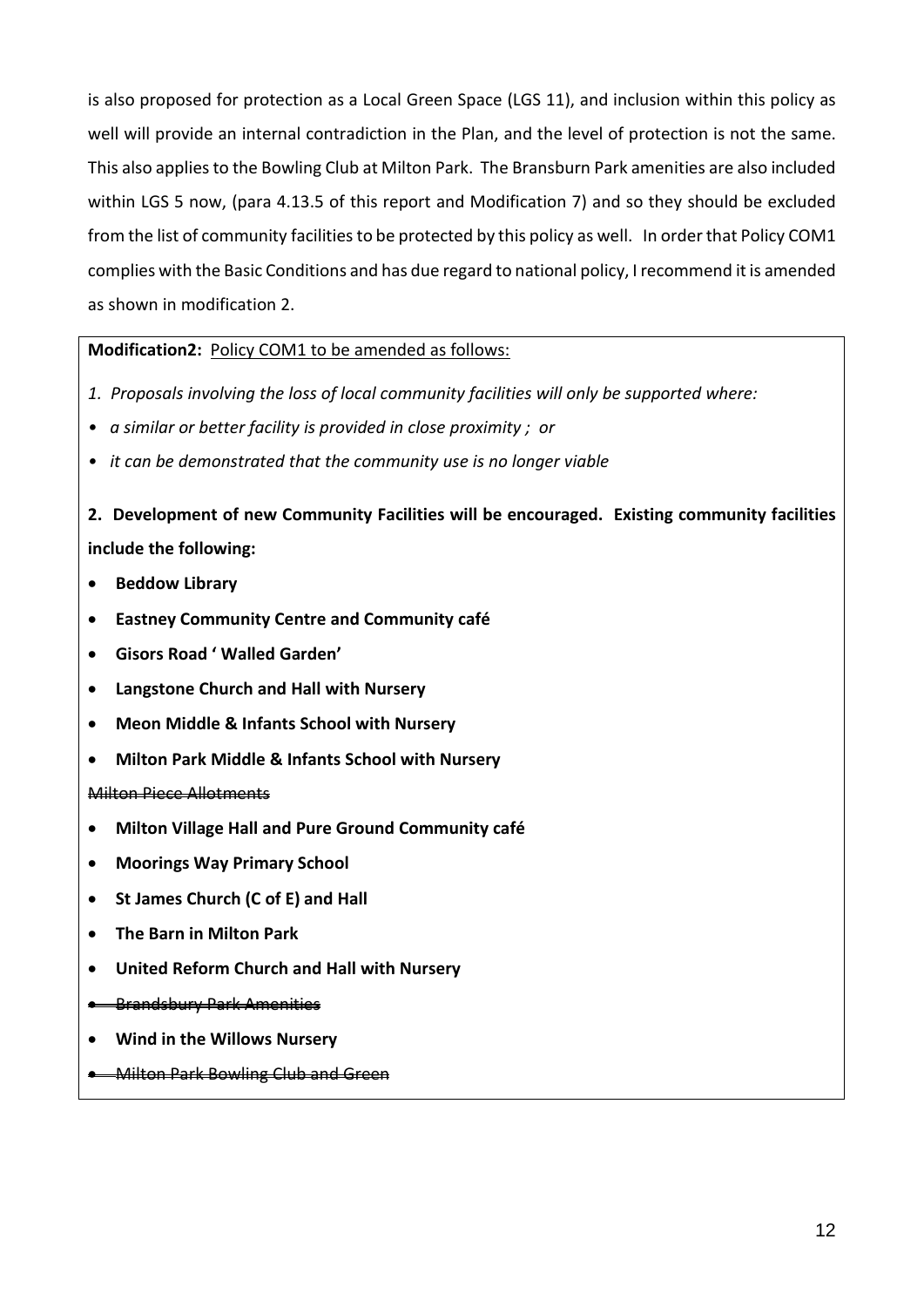4.5 **Policy COM2: New Community Facilities** The policy implies that it deals with all community facilities, although in fact it is only concerned with development at public houses. The addition to policy COM1 recommended in modification 2 above deals with the general case. To ensure that Policy COM2 is clear about what development is intended to be covered, I recommend that the title is amended as shown in Modification 3 so that the Policy has paid due regard to national policy and complies with the Basic Conditions.

### **Modification 3:** The title of Policy COM2 to be amended to read "**Development at Public Houses**".

4.6 **Policy HSG1: Housing Mix** The policy has been criticised for being too prescriptive at bullet point 4 of the first paragraph. The NPPG does require that plans should be prepared positively and be deliverable (ID:41-005-20190509). I consider bullet point 4 to be too prescriptive, and not always appropriate. Bullet point 3 requires accommodation be provided for the elderly and disabled, but there is no mention elsewhere of single person flats. The wording of the first paragraph to be positive and flexible should not suggest that all of the options are always to be provided. In order that Policy HSG1 meets the Basic Conditions and has due regard to national policy and guidance, I recommend it is amended as shown in Modification 4.

### **Modification 4:** Policy HSG1 to be amended as follows:

*1. Residential development must include a balanced mix of house types to meet documented local need. The mix of housing* is encouraged to should *include*:

- *• 3 bed, family houses suitable for local families to move into;*
- *• 1 and 2 bed homes suitable for first-time buyers and those wishing to downsize;*
- *• accommodation suitable for the elderly, vulnerable or disabled persons;*

• mixed purpose elderly or **accommodation for single people.** person ground floor flats with 2 or 3 bedroom maisonettes above.

*2. Particular support will be given to self-build or community-led housing schemes.*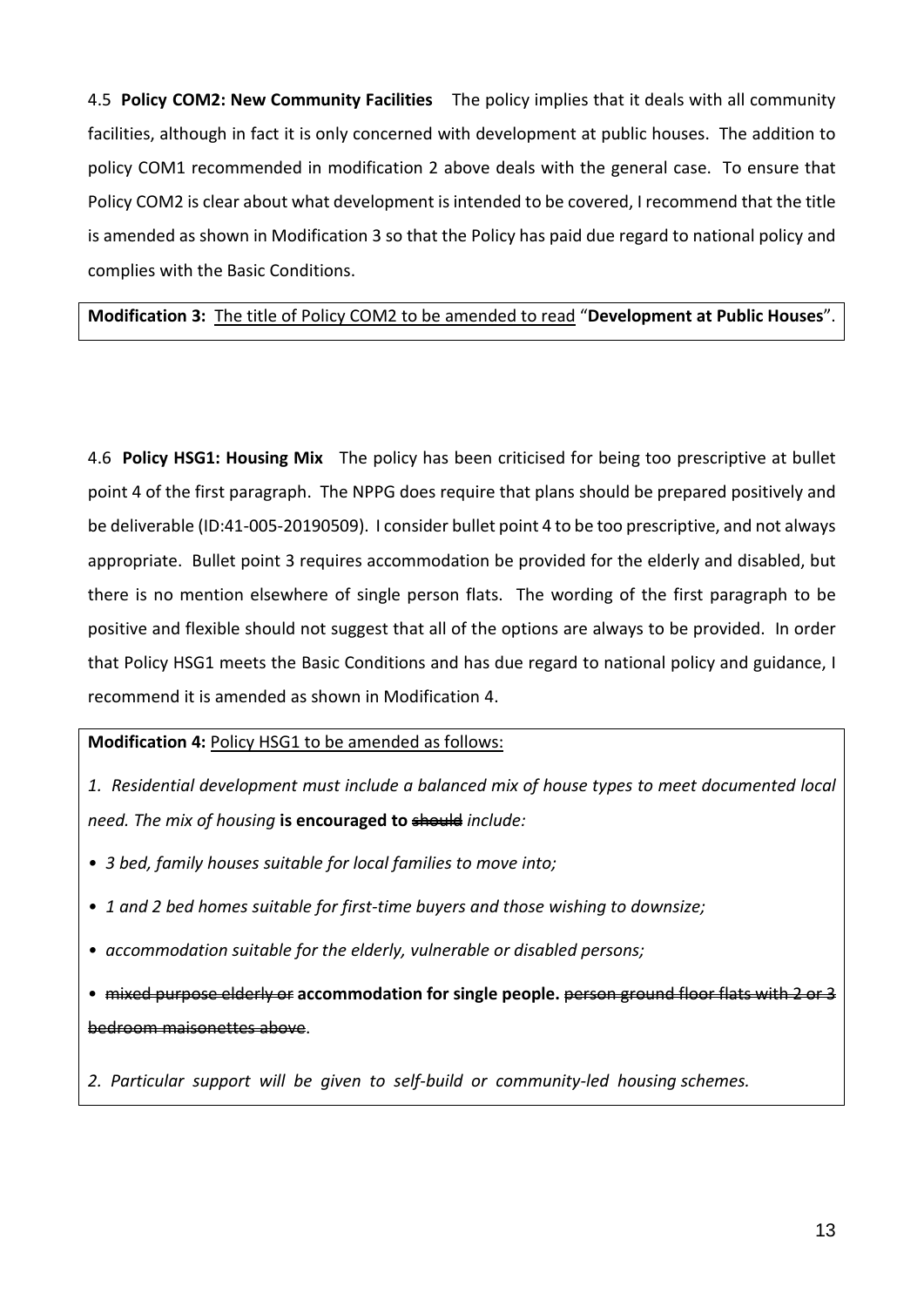4.7 **Policy HSG2: Housing Standards** Complies with the Basic Conditions.

4.8 **Policy EER1: Warren Avenue and Mallard Road Industrial Estate** The second paragraph of this policy needs to be worded differently in order to not pre-empt decisions on planning permissions and their conditions. In order that Policy EER1 meets the Basic Conditions in that it has due regard to national policy (NPPF para56) and does not pre-empt planning decisions on what conditions may be necessary, I recommend it is amended as shown in Modification 5.

**Modification 5:** The second paragraph of Policy EER1 to be amended as follows:

.... 2. **Development for** *Commercial and light industrial uses falling into Use Class E* **at the Warren Avenue and Mallard Road Industrial Estate will not normally be permitted to include retail use.** should be conditioned to prevent retail use outside of existing centres. ......

4.9 **Policy EER2: Employment** Complies with the Basic Conditions.

### 4.10 **Policy EER3: Eastney Road Retail and Commercial Area** Complies with the Basic Conditions.

4.11 **Policy EER4: Connectivity** Complies with the Basic Conditions.

4.12 **Policy PLD1: Sustainable Design** Paragraph 4 of Policy PLD1 has been criticised as being too inflexible, and I agree that it will not always be reasonable to require a hard surface to be permeable. The NPPG requires that plans should be prepared positively and be deliverable (ID:41-005- 20190509), and the requirement for hard surfaces to always be permeable is likely to not be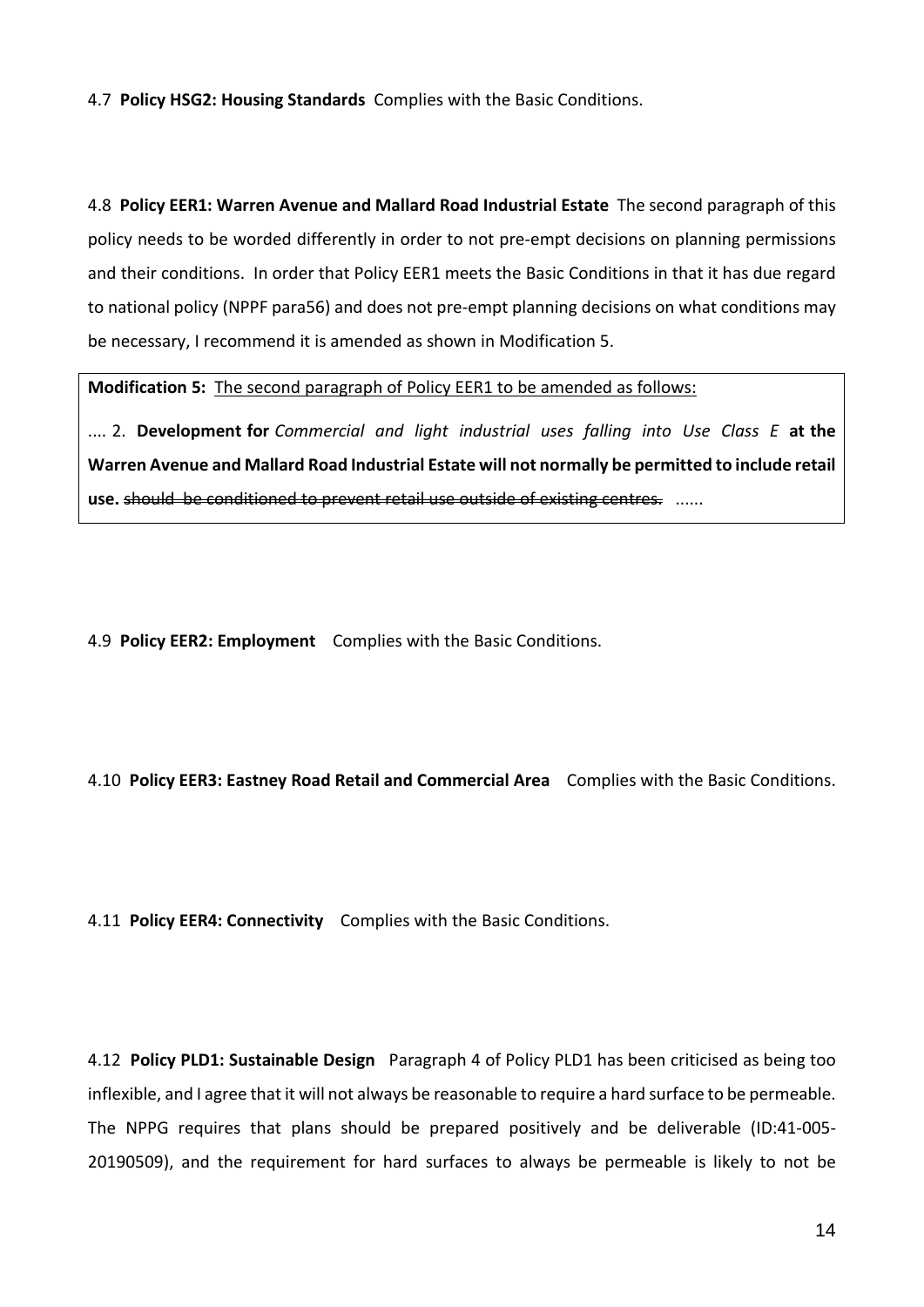deliverable. In order that Policy PLD1 has due regard to national policy and guidance, and thus complies with the Basic Conditions, I recommend that it is amended as shown in Modification 6.

#### **Modification 6:** The fourth paragraph of Policy PLD1 to be amended as follows:

*.... 4. Development must have no adverse impact on surrounding land or properties from surface water run-off.* **Wherever possible,** *hard surfaces must be permeable and sustainable urban drainage systems should be used* where possible. .....

4.13 **Policy ENV1: Local Green Space** The policy designatestwelve Local Green Spaces(LGS),shown on a separate 'Green Spaces Map'. There were problems of clarity with this map however, including the exact boundaries of LGS proposals and designations in the legend. Additionally some LGS sites, or part of them, were proposed for possible development. This is contrary to the requirement in the NPPF (para 101) that an LGS isspecial and its designation is capable of enduring beyond the plan period, and thus does not comply with the Basic Conditions. Objections at Reg16 stage had been the subject of further negotiation after that consultation had finished. I therefore called a hearing to consider additional evidence to clarify points at issue.

4.13.1 Two of the proposed designations are on sites that I do not consider have qualities that are intrinsically special enough to warrant designation as an LGS. They are LGS 10; Land between Broom Square and Longshore Way and LGS 12; Land at Kingsley Road. The Milton Locks site was shown on the Green Space Map as a green space, but not specifically identified as a LGS. The Forum stated at the hearing that this was on oversight, and the owner of the site, PCC, and the Local Wildlife Trust who manage it, both agreed that it should be designated. I therefore accept that for ecological reasons, as set out by the Wildlife Trust in their statement of the 6<sup>th</sup> April 2022, it should be designated in this Plan as an LGS, and an entry justifying this be added to the Evidence Base (page34- 35). As the evidence base does not include justifications for LGS 10 and LGS 12, no alteration with regard to these proposals no longer being designated is needed.

4.13.2 The boundary for **LGS 1, St James' Green**, was not clear, as a submission at Reg16 commented. A designation on the 'Green Spaces Map'showed a part of the area the Forum wanted to designate as 'Proposed Publicly Accessible Open Space'. This designation in a planning policy is not acceptable, as ownership and public access rights are not directly a land-use issue. The NPPG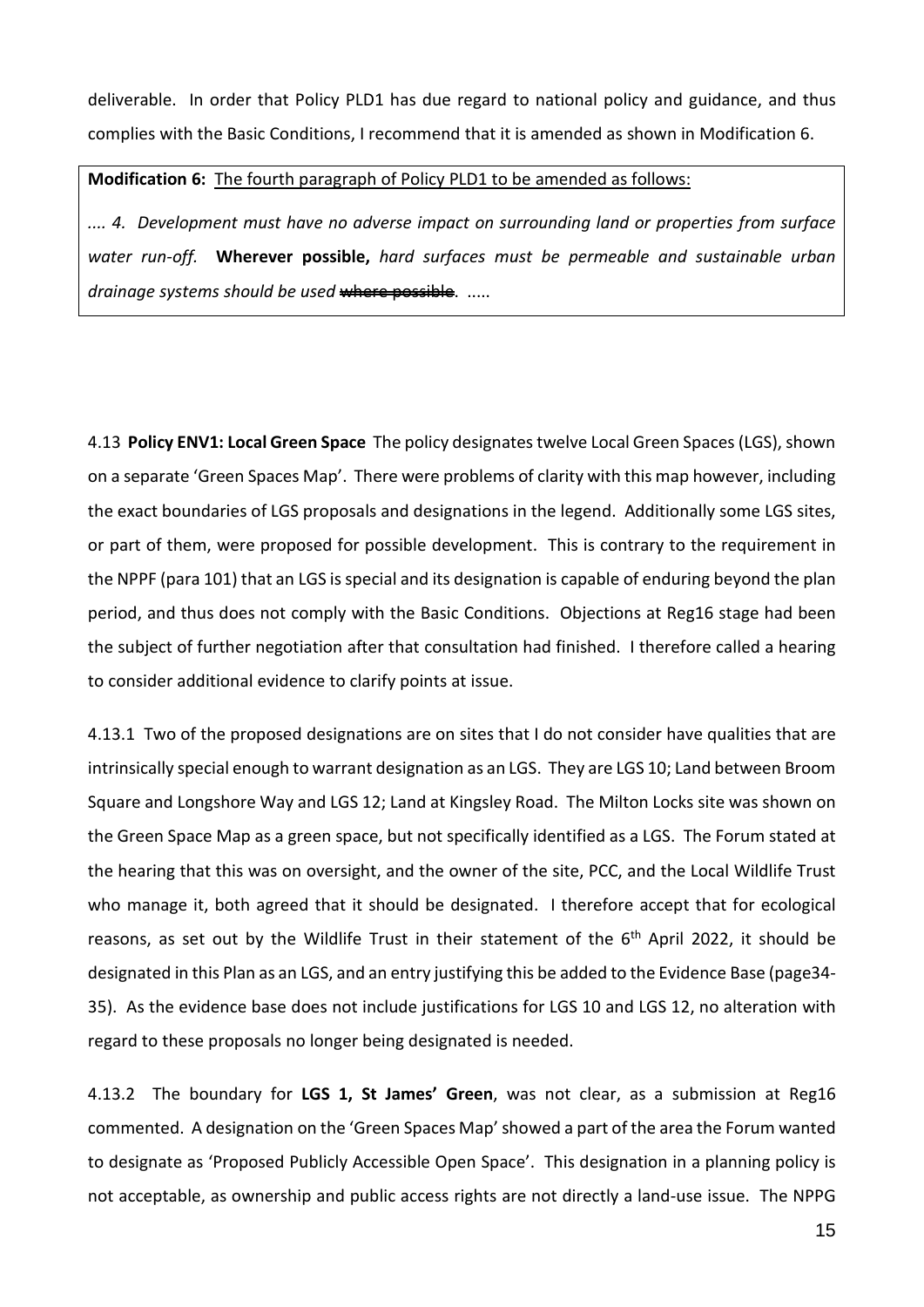requires policies in neighbourhood plans to deal with land-use issues only (ID: 41-004-20190509). Where LGS 1 is concerned, the area identified for being publicly accessible is proposed by the owner in a current planning application to have some residential development on it. As this part of the proposed site was not handed over to the LPA for public open space when the rest of the site was, and is clearly marked off and not publicly accessible at present, I do not accept that it should be included in the designation.

4.13.3 **Site LGS 2 – Portsmouth and Southsea Cricket Club Ground** – also had a lack of clarity in the exact designation boundary on the Green Spaces Map. The Forum indicated that it was intended to include a narrow tree belt just to the west of the cricket ground, also designated in the Green Spaces Map as open space to be publicly accessible. This had been disputed by the owner in Reg16 submissions, although the designation of the cricket ground was not. The tree belt is shown on the current planning application as open space, and is a useful landscaping frame to the cricket pitch and it's access lane. It is also a useful physical and visual buffer between the ground and housing on Mayles Road which backs onto the cricket ground site. I accept that this part of the site should be included within the LGS designation and is a legitimate part of the cricket ground.

4.13.4 **LGS 3, St James' Hospital Grounds East**, is designated as LGS and publicly accessible open space in the Green Spaces Map, a designation objected to by the owner of the site. Negotiations with the LPA and Forum has reached a compromise that the site be designated as 'Greenspace/Healthcare use' – allowing for potential development of all or part of the site if required for healthcare related development. Neither of these proposed designations is compatible with LGS designation for the reasons given above in para 4.13 of this report. At the hearing it was generally accepted that the western strip of the site proposed for LGS designation has a heritage importance as open space in relation to the setting of the listed chapel and hospital building. A belt of mature trees indicates this particularly sensitive area of the site. I accept the revised designation of the site as being open space available for healthcare related development to the east of this belt of trees therefore, but not the western strip to the west of the belt of trees. This should remain designated as open space. I cannot see that it is currently of a quality to justify designation as a LGS, but its potential heritage value as setting for listed buildings should be protected from an indication that it is available for development in this Plan.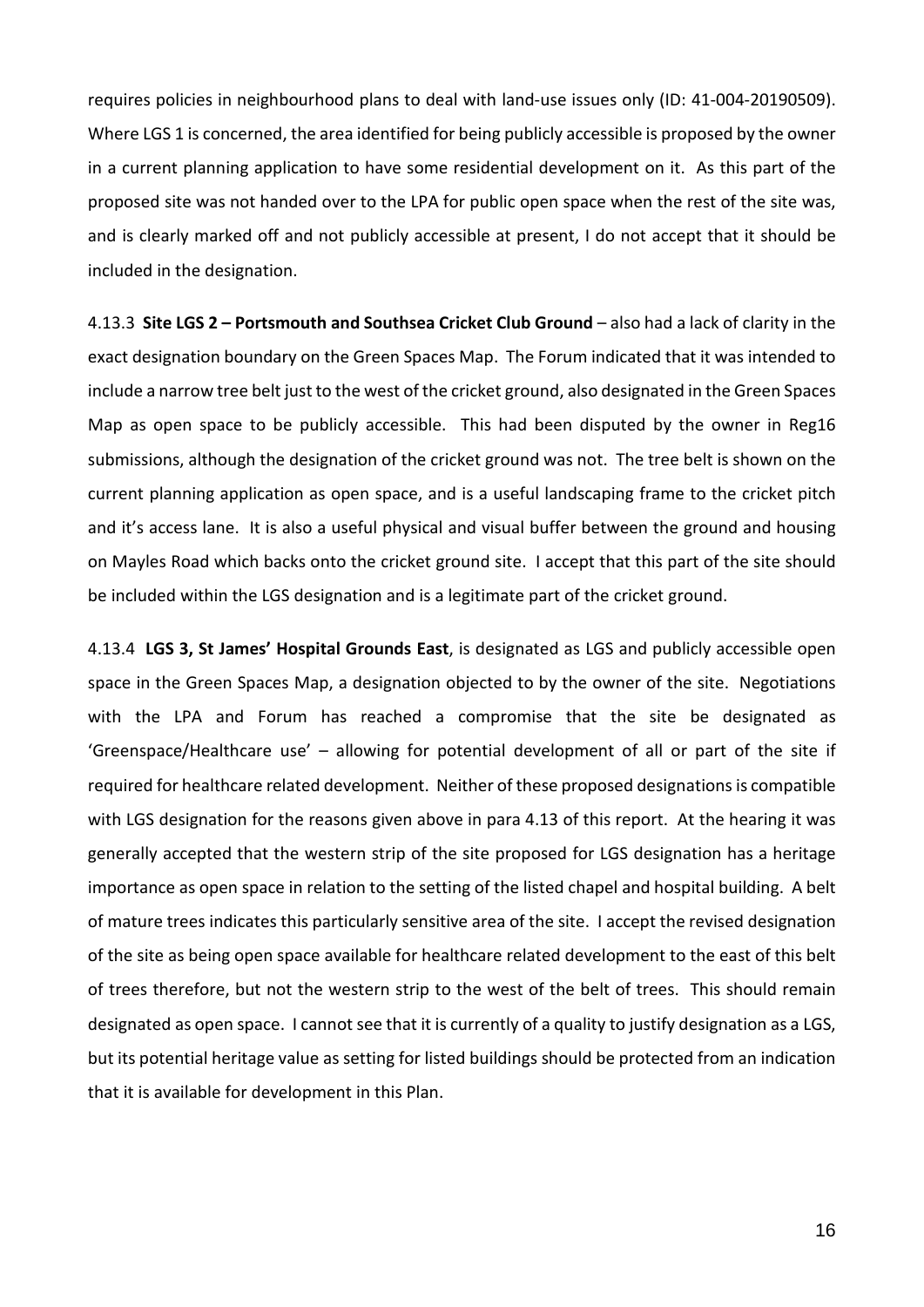4.13.5 **LGS 5 Bransbury Park** had an area shown as excluded from designation in the Green Spaces Map. It is currently a multi-use games area, but as the Forum stated, and the LPA agreed, this is also part of the recreational use of the wider park and should therefore be included within the designation of the LGS. PCC do have plans to develop this part of the site for a built leisure centre, but I consider that were this to happen it would also augment the use of the site for recreation and be consistent with 'very special circumstances' for development on an LGS. I agree therefore that for consistency the boundary of LGS 5 should include the whole of Bransbury Park.

4.13.6 **LGS 8, Furze Lane Sports-Fields,** as currently designated was also partly offered for development with the proviso that any development should be part of a land swap arrangement. As discussed above, it is not possible for land designated as an LGS to be also offered for development. The hearing heard that the LPA, the Forum and the University as owners of the site all accepted the principle of a land swap. The hearing also considered Policy LAN1, which has misrepresented the intentions of the Forum with regard to possible development and land swap arrangements. It was agreed that the northern section of the current designation of LGS 8 would be retained, and the southern section that had been indicated as a potential development site, would be removed from the designation. A revised policy LAN1 was circulated to interested parties immediately after the hearing for comment. Recommendations regarding alterations to this policy are dealt with in Modification 11 below.

4.13.7 **Eastney and Milton Allotments.** The designation of the allotments is agreed, but the Green Spaces Map needs to show them clearly as designated with the boundary determined by the allotment shading area.

4.13.8 There is a general requirement that development on LGS should comply with Green Belt restrictions generally (NPPF para 103). The wording of points  $2 - 4$  in the policy could result in this national policy requirement being met. The use of the phrase 'very special circumstances' is consistent with allowable development in Green Belt policy, and I consider the policy should replace points 2 -4 with this phrase.

4.13.9 In order that the Green Space Map and Policy ENV 1 have due regard to guidance in the NPPG and national policy in the NPPF, and therefore comply with the Basic Conditions, I recommend they are amended as shown in Modification 7 below.

17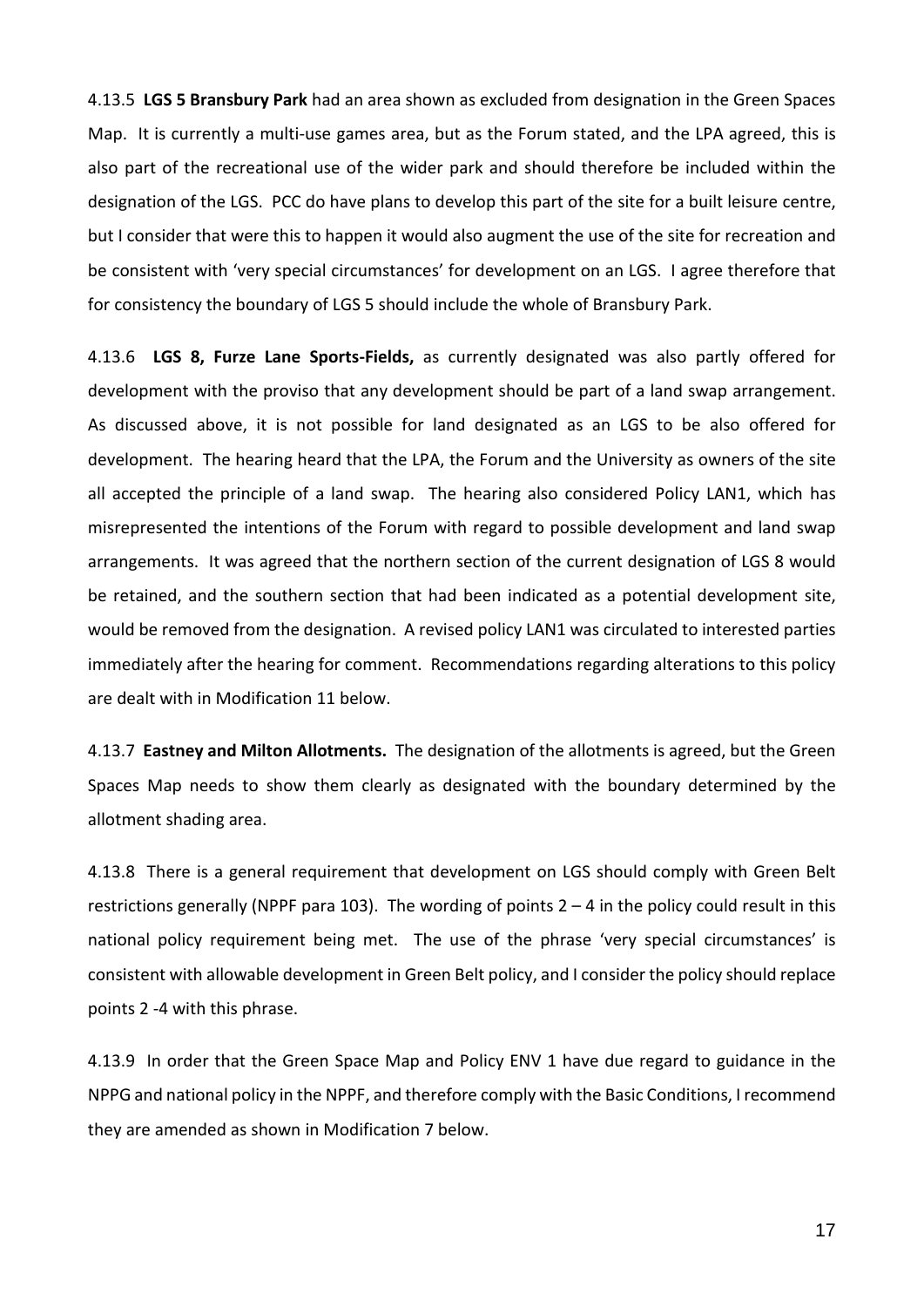**Modification 7:** Policy ENV1 to read as follows:

**The following spaces are designated as Local Green Space:**

**LGS1 - St James' Green**

**LGS2 - Portsmouth and Southsea Cricket Club Ground**

LGS3 - St James' Hospital Grounds East Milton Locks

**LGS4 - Milton Park**

**LGS5 - Bransbury Park**

**LGS6 - Milton Common**

**LGS7 - Edenbridge Park**

**LGS8 - Furze Lane Sports-Fields**

**LGS9 - Langstone Campus Fields**

LGS10 - Land between Broom Square and Longshore Way

**LGS**11 **10 - Eastney & Milton Allotments**

LGS12 - Land at Kingsley Road

**Development on Local Green Space will only be allowed in very special circumstances.**

**Land between Broom Square and Longshore Way, the western section of St James' Hospital Grounds East and Land at Kingsley Road are designated as Open Space.**

The Green Spaces Map to be amended as follows:

A separate site colour be allocated for LGS designations in the legend and used for each site as indicated in this report.

LGS 1 to not include the crossed-hatched portion of the hospital site to the north.

LGS2 to include the tree band to the west of the cricket ground shown cross-hatched.

The former LGS 3 St James' hospital grounds east be designated with a separate 'Open Space' site colour in the legend to the west of the tree belt on site. To the east of the site the designation to be shown hatched and indicated on the legend that it is 'open space available for health-related development'.

LGS 5 Bransbury Park to include the former community leisure facilities to the west of the Park within the LGS designation.

LGS 8 to exclude the potential development site B and be revised as shown in Modification 11. This excluded land to be designated as 'open space: may be available for development complying with Policy LAN1'.

The designation 'Proposed publicly accessible open space' to be removed, and the former LGS 10 and LGS 12 to be re-designated as 'Open Space'.

The Milton Locks site to be designated as LGS 3.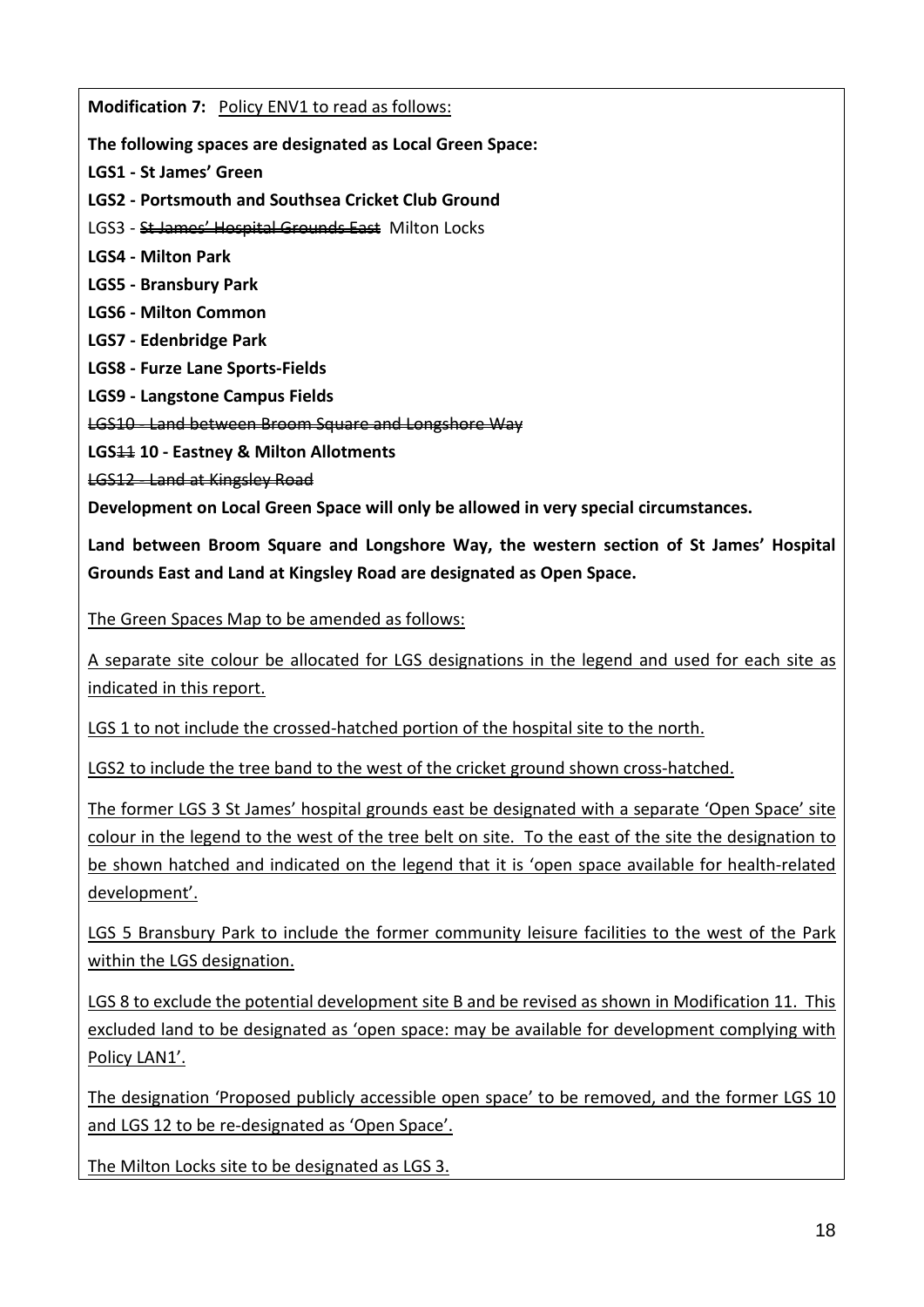4.14 **Policy ENV2: Green Environment and Biodiversity** The policy is offering protection to green environment in the neighbourhood area, and identifies the national and internationally designated sites. The policy needs to allow for the hierarchy of protection as set out in the NPPF (para 175), and the caveat in bullet 3 specifying only some circumstances where nationally protected sites will be protected is not therefore acceptable. The general protection for all green spaces in bullet 1 needs to allow for some flexibility in order that sites of local importance are not offered similar protection to nationally designated sites. The correct phrase for protection of the natural environment is that it should be protected and enhanced (eg NPPF para 174).

4.14.1 The HRA report undertaken on the MNDP (page 42) recommended that the policy should include wording about avoiding adverse recreational impact, and also (page 40) that the sensitivity of the water within nationally designated sites needed to be recognised. In order that Policy ENV2 has paid due regard to national policy, and complies with EU obligations, and thus meets the requirements of the Basic Conditions, I recommend it is amended asshown in Modification 8 below.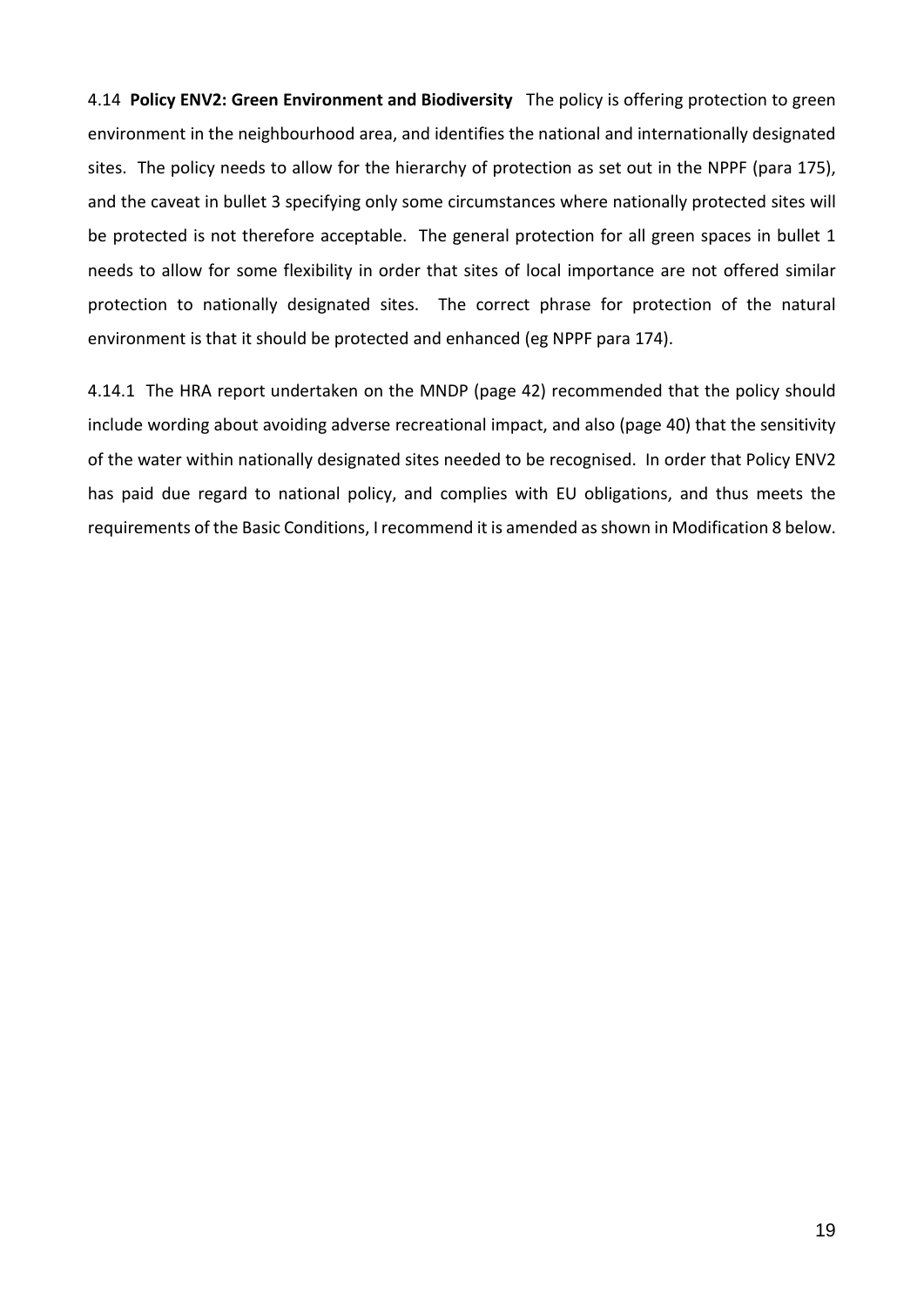**Modification 8:** Policy ENV2 to be amended as follows:

1. Development **should** wherever possible must protect and *enhance* or have no adverse on *Milton's* **local** *green environment including wildlife habitats and corridors, green spaces, trees and woodland spaces.*

2. *Development must achieve biodiversity net gain.*

*3. Development affecting* **national and european** *designated environmental areas and landscapes and their setting must* **protect and** *enhance* and cause no harm to the the designation **them.** *Designated landscape include:*

- *• Chichester and Langstone Harbours Special Protection Area /Ramsar;*
- *• Solent Maritime SAC;*
- *• Solent and Dorset Coast Special Protection Area*
- *• Portsmouth Harbour Special Protection Area /Ramsar.*

*4. Landscaping schemes for development proposals should utilise native species.*

*5. Existing landscape features including trees and hedges should be retained and incorporated into the design, layout and landscaping of development schemes. Where loss of trees or hedges is unavoidable, replacement trees or hedges of native species should be provided, to create an equal level of amenity.*

**6. Development proposals should ensure recreational opportunities do not result in adverse effects of integrity to European designated wildlife sites. Water pollution is a particular concern as an adverse effect in this regard.**

4.15 **Policy Heritage Assets MH1** Complies with the Basic Conditions.

4.16 **Policy TSP1: Highway Capacity and Impacts** Complies with the Basic Conditions.

4.17 **Policy TSP2: Balanced Transport Provision** Complies with the Basic Conditions.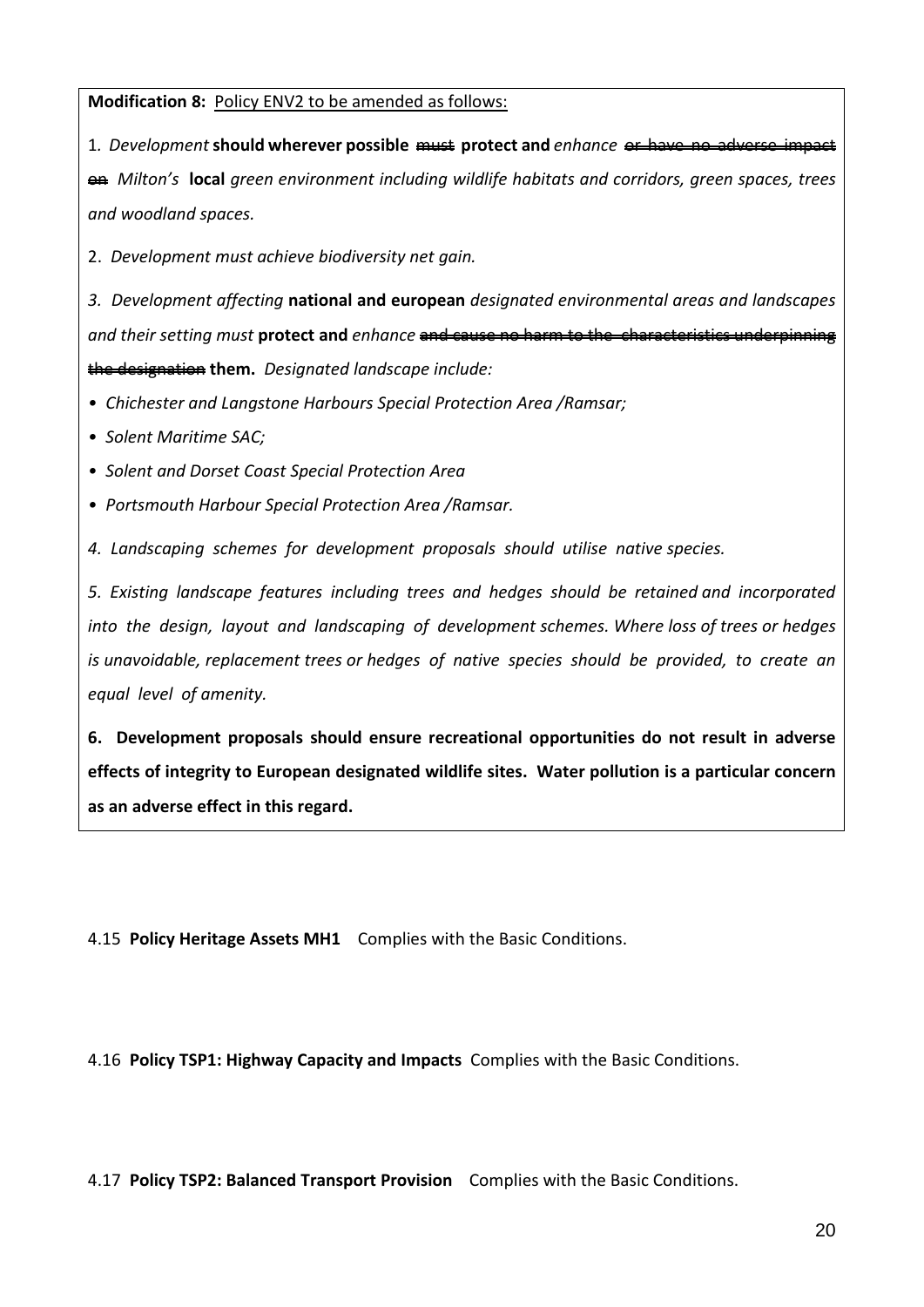4.18 **Policy TSP 3: Footpaths and Cycling Routes** Criteria 1 of this policy has been criticised for being too inflexible. I accept that sustainable development is often possible with acceptable alteration to the routes of footpaths and cycle routes, and that the current policy is too restrictive and may hinder otherwise sustainable development. In order that Policy TSP3 promotes sustainable development and thus complies with the Basic Conditions, I recommend it is amended as shown in Modification 9.

**Modification 9:** Criteria 1 of Policy TSP 3 to be amended as follows:

1. *Development* **should not result in an adverse impact on footpaths or cycle routes, and any proposed alterations to them should not result in any reduction in** *setting, safety, amenity or accessibility.*

*....*

4.19 **Policy STJ1: St James' Hospital Site** The policy deals with the on-going development of a large former hospital site in the middle of the neighbourhood area. The hospital building is listed, and residential development and some health-related development has already taken place on the site. Several responses were received during the Reg16 consultation from developers and owners of the site objecting to aspects of the policy's requirements.

4.19.1 Criteria 4 of this policy is not dealing with land-use issues, and as required by government guidance (ID: 41-004-20190509), and cannot therefore form part of the policy requirements. Criteria 3 needs to acknowledge that the design guidance in the Plan is not a policy requirement, but guidance that development should pay due regard to. Comments at Reg16 pointed out that it has not been consulted on with all stakeholders, and the NPPF (paras 126-8) emphasises that this should occur. It is legitimate for the community to set out their view of good design and development principles, but the Plan also needs to be viable and deliverable (NPPG ID: 41-005- 20190509). The guidelines should not therefore be rigid prescriptions.

4.19.2 Modification 7 above has made recommendations concerning revised proposals for the St James' Hospital Grounds East, land within thissite and originally proposed as a LGS. For consistency this Policy needs to reference these changes as well, which were discussed and agreed at the hearing. The MNDP will now require that this site is designated as open space, with the eastern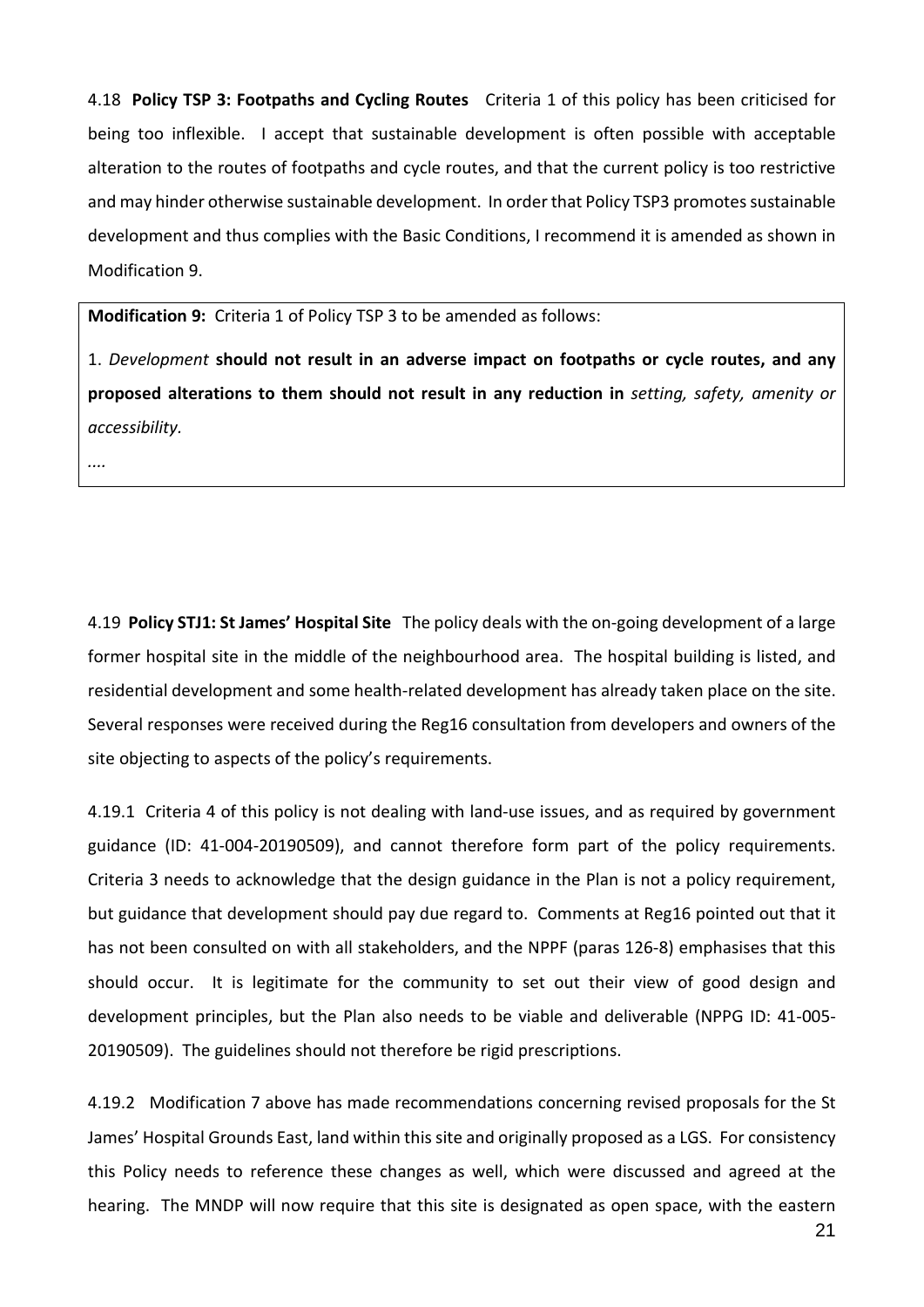portion of the site potentially available for health-related development if a need for this can be demonstrated. For internal consistency in the MNDP and with Modification 7 of this report, my recommendation includes reference to this where the policy needs to reflect it.

4.19.3 The HRA report undertaken on the MNDP (page 41) recommended that the policy should include wording on the need for nutrient neutrality calculations with any development with increased sewage production impact. In my view this is more appropriate to be included in the Design and Development brief for any future developer to be made aware of.

4.19.4 In order that Policy STJ1 and its development brief have due regard to government policy and guidance and EU obligations, I recommend that they are amended asshown in Modification 10.

### **Modification 10:**

Policy STJ1 to be amended as follows:

Criteria 3 to read: *The design and layout complement the local distinctiveness of the site and parkland landscape* **should have due regard to** , meeting the requirements of *the following design and development brief.*

Criteria 4 to be deleted.

New Criteria 6 (will be numbered '5') to read as follows:

**"Open space designated at St James' Hospital Grounds East and shown on the Green Spaces Map** will be available for health related development on that part of the site so designated if need for **the development is demonstrated to the satisfaction of the LPA."**

The Development Brief for the site on pages 26-28 of the MNDP to include recommended text from the HRA for the MNDP:

**"Development proposals must undertake nutrient neutrality calculations for development that would result in increased sewage production and demonstrate that there is current headroom at receiving wastewater treatment worksin line with Natural England's Advice on achieving Nutrient Neutrality for new development in the Solent Region"**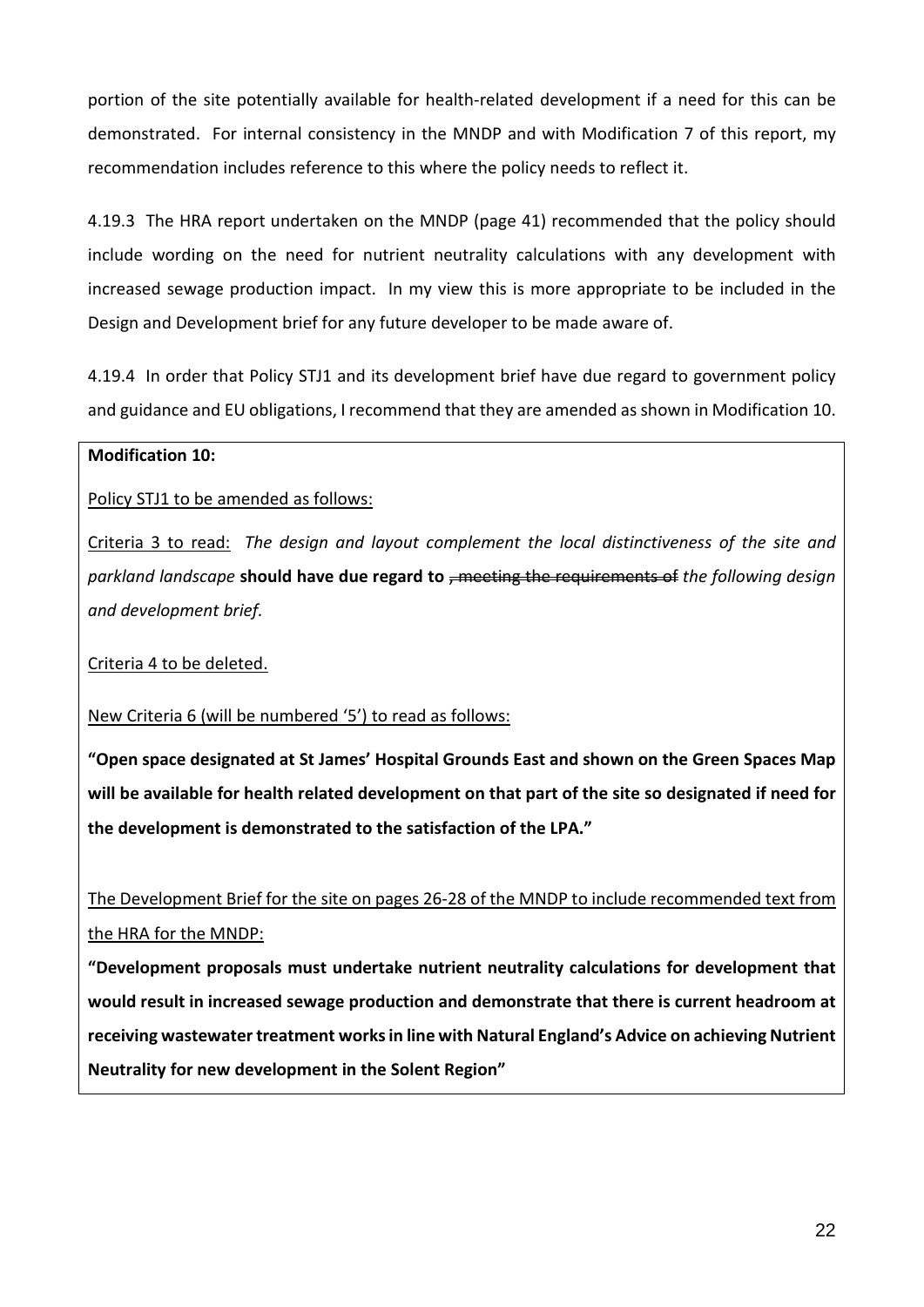4.20 **Policy LAN1: Langstone Campus** The policy is proposing a land swap within the site that all parties accept in principle, but site details may vary and are not yet the subject of development proposals. The policy as proposed had a number of errors, including the designation of a proposed LGS site for potential development, and that proposed development site being shown covering a larger area of LGS 8 than was intended or acceptable in terms of wildlife impact. The policy was therefore discussed at the hearing, and draft amendments to the policy circulated afterwards by me to the site owners (University of Portsmouth), the Qualifying Body and the LPA. I have taken comments received on the draft into account in drawing up this recommended modification to the policy, and thank all concerned for their assistance.

4.20.1 As explained in para 4.13 above, an LGS cannot also be suggested for possible development. All are agreed that the northern section of LGS 8 has an important wildlife value with particular regard to Brent Geese. This area should remain designated as an LGS therefore, with no development potential indicated. There is some disagreement as to where the Site B referred to in the policy should be shown. I propose therefore that the rest of the original playing fields LGS 8 be shown an 'open space: may be available for development as permitted by Policy LAN1'.

4.20.2 The HRA undertaken on the MNDP recommended that additions to this policy be made to the effect that a project level HRA would be required for any development proposal. In this way any likely significant effects could be properly assessed and mitigation and avoidance implemented.

4.20.3 In order that Policy LAN1 complies with the Basic Conditions in that it does not breach EU obligations and has due regard for government guidance and policy, I recommend it is amended as shown in Modification 11 below.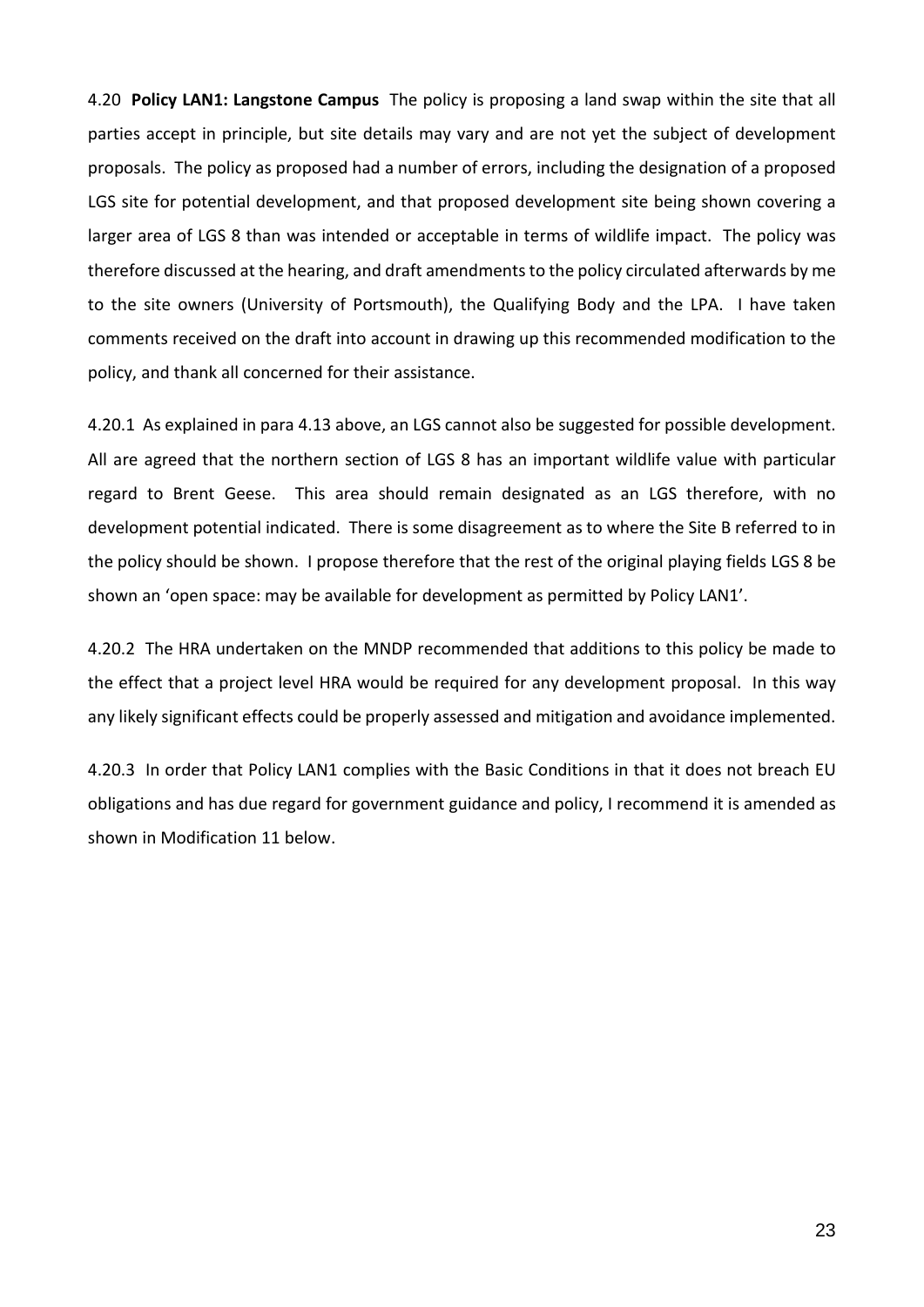### **Modification 11: .**

- *1. Development of the Langstone Campus* Site B *will be supported, providing:*
- *There is no adverse impact on the coastal landscape;*
- *Any* **development on open space as shown on The Green Spaces Map is balanced by new open space provision on reclaimed land on Site A (Figure 12), the new open space to link LGS 8, LGS 9 and LGS 6 and thereby increase the grazing resource for Brent Geese**. increase in ground coverage or floorspace provided is balanced by reclamation <del>as open landscape, so th</del> intensification of use on the campus as a whole;
- *The scheme includes details of how Langstone Campus Site A will be restored as open landscape.*
- **All new development proposals submit a Project Level HRA to consider the effects of development on the European Sites. Permission will not be granted for those that would lead to adverse effects to the integrity of European Sites.**
- *2. Reclamation* **on** *of Site A could include:*
- *Recreational and sports facilities or green spaces ancillary to an educational use or as independent facilities.*
- *Returning the entire site as part of the coastal environment.*
- *Community uses that maintain the open character and wildlife value of the site.*

*3. Development and reclamation works must not harm or will* **protect and** *enhance the Local Nature Reserve and the* **Chichester and Langstone Harbour SPA, Ramsar and SSSI within the Solent Maritime SAC** *including wildlife habitats for birds* **and have due regard to the policy and guidance in the Solent Waders and Brent Goose Strategy 2020.**

4. Development proposals must respond to the following brief for the Langstone Campus-sites

### B (see plan).

The Development Brief to substitute the words 'playing field open space' or 'any development on playing field open space' for 'Site B' as appropriate.

A revised Figure 12 to show the following detail (sketched here: NTS):